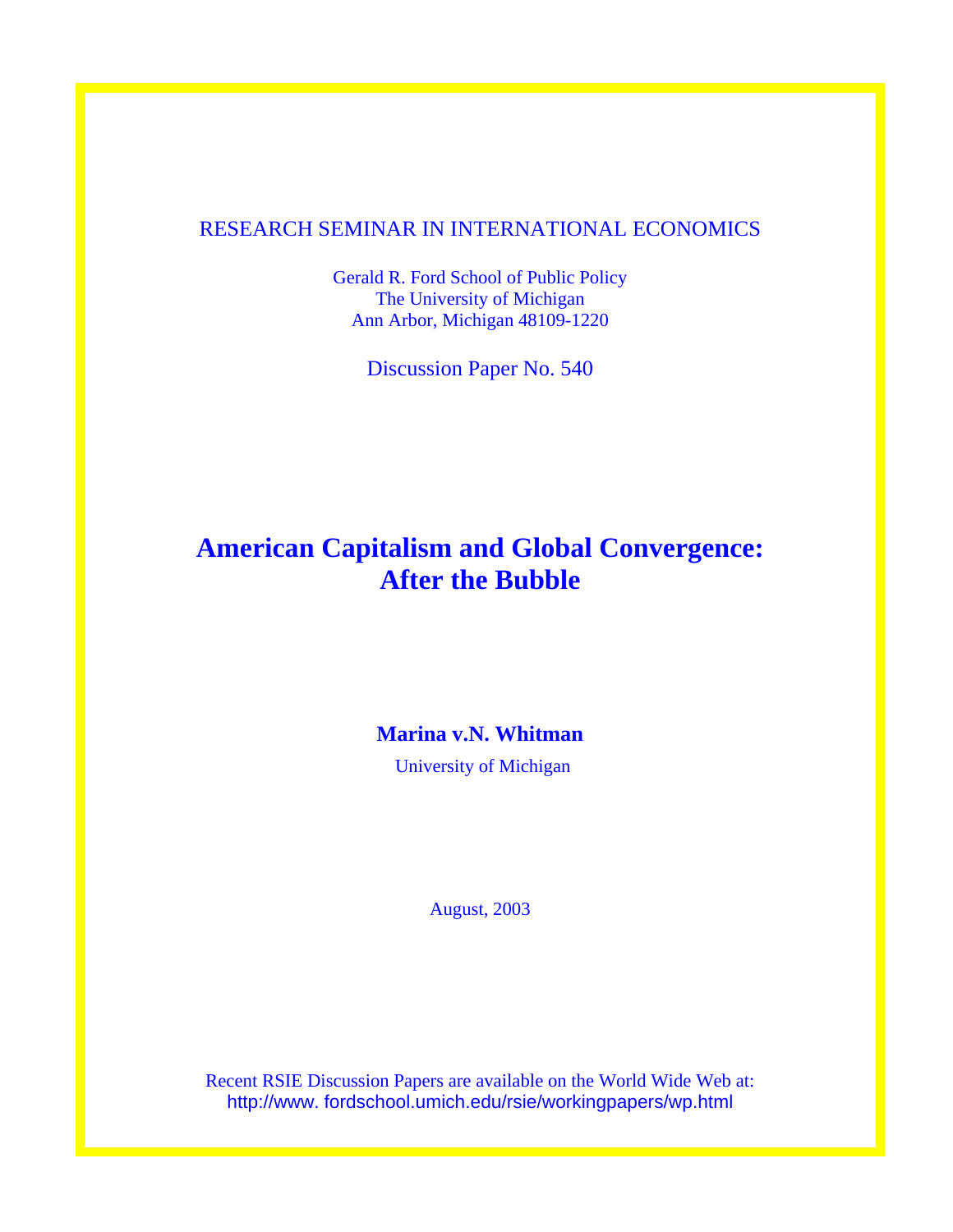# **AMERICAN CAPITALISM AND GLOBAL CONVERGENCE: AFTER THE BUBBLE**

#### The American Decade and Its Aftermath

The 1990s were America's decade, economically speaking. The United States experienced the longest expansion in its postwar history, becoming the engine of growth for the global economy and the pace-setter for economic performance in other industrialized nations. Our unemployment rate fell to a level (4 percent) that was not only the lowest among the major industrialized nations but that had previously been thought to be attainable only at the cost of accelerating inflation. Yet the U.S. inflation rate remained comfortably under control. Meanwhile, Western Europe struggled with slow growth and persistently high unemployment while Japan, whose economic system had been increasingly hailed as a model for others to emulate during the 1980s, became mired in a prolonged and seemingly intractable slough of economic stagnation.

 The last decade of the twentieth century began against the dramatic backdrop of the fall of the Berlin Wall and the demise of the Soviet Union, developments that led Francis Fukayama to declare not only the global triumph of capitalism but also, in hindsight somewhat prematurely, the "end of history".<sup>[1](#page-19-0)</sup> By the end of the decade the United States' impressive macroeconomic performance, together with strong pressures for "system convergence" exerted by the global integration of markets, suggested that it was not just capitalism in general but American (or Anglo-Saxon) style capitalism in particular that would dominate the global economy as the  $21<sup>st</sup>$  century began.

 Much has changed, however, since the beginning of the new millenium. The American economy slowed sharply in mid-2000 and the unemployment rate reversed direction, reaching six percent early in 2003. The collapse of the US stock market and the demise of many of the brightest shooting stars of the New Economy, interacting with a number of high-profile corporate scandals, undermined confidence both at home and abroad. The U.S. current-account deficit rose to a proportion of GDP unprecedented in the postwar era, sharply worsening our position as an international debtor.

The strengthening of forces opposed to globalization, which in the minds of many was equated with Americanization, was symbolized by the 1999 debacle in Seattle, when efforts to set the agenda for a new round of multilateral trade negotiations collapsed. The terrorist attacks of September 11, 2001 have led the United States to take a variety of actions that appear inconsistent with its role as the leader of an open world economy and a major supporter of international institutions. And the pace of economic globalization, as reflected in the expansion of both trade and foreign investment in relation to global output, has slowed, although it is too early to tell whether this reflects a trend or is merely a cyclical phenomenon.

 What do these developments imply for the future of system convergence and the competition among different types of capitalism: the Anglo-Saxon investor capitalism that exists in its most undiluted form in the United States; the social-market capitalism, epitomized by Germany, that prevails to some extent in most of the other large countries of continental Western Europe as well; and the producer-oriented or mercantilist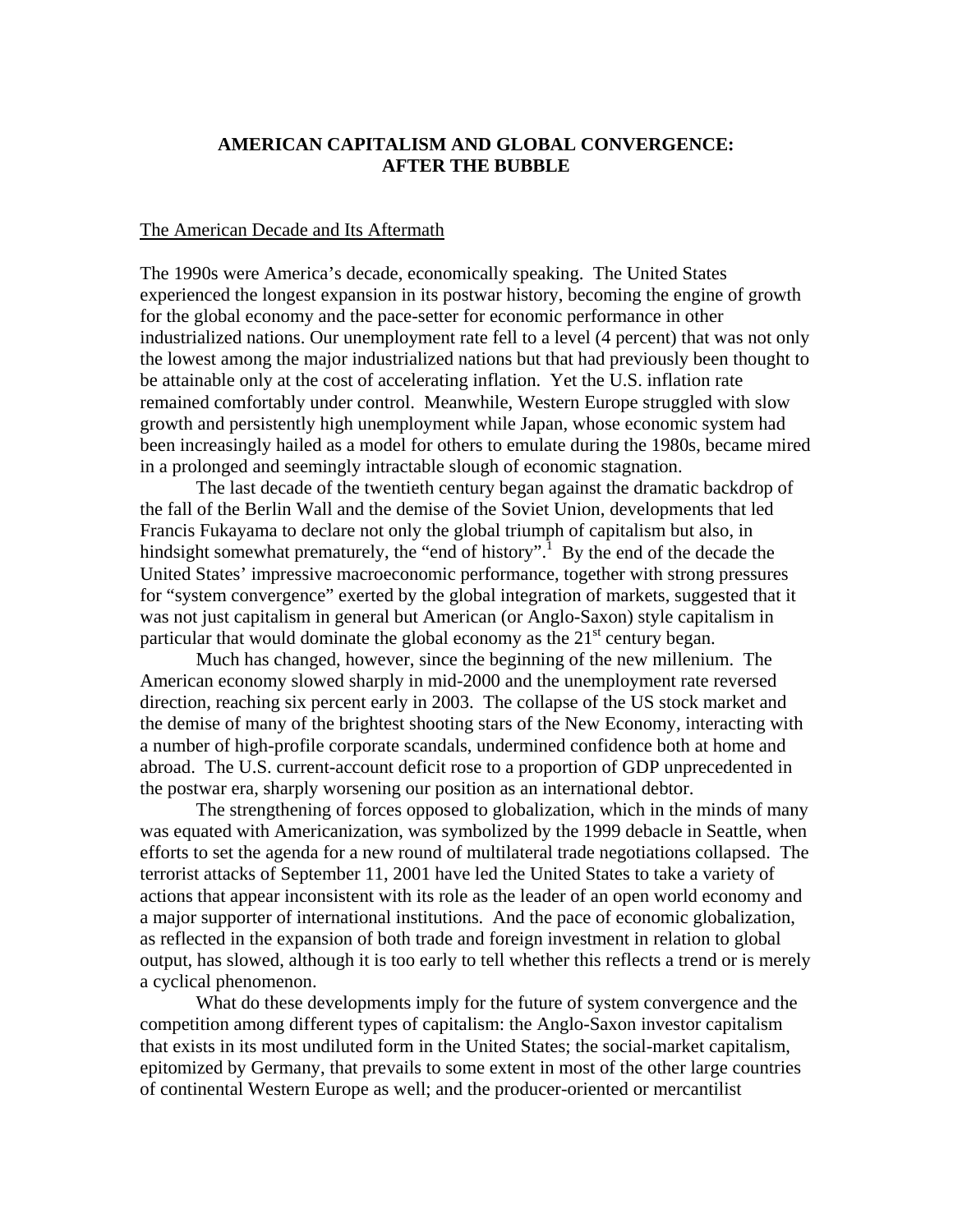capitalism that provided such an impressive engine of growth for the Japanese economy throughout much of the postwar era?

# Three Varieties of Capitalism

These different varieties of capitalism are defined primarily by the nature of relationships between corporations and their major stakeholders, particularly with employees and their communities on the one hand and shareholders and their agents on the other, as well as by the way interactions among firms and between firms and governments are organized. In so-called liberal or Anglo-Saxon style market economies, epitomized by the United States, such relationships are generally characterized by formal contracting, arms-length transactions, and market-mediated competition. More organic forms of capitalism, represented in different variants by Germany and Japan, depend much more heavily on non-market relationships, defined by law or custom, to shape the organization of their economies.

At the beginning of the 1970s, American firms and the executives who managed them enjoyed an enviable situation. The industrialized nations of Western Europe and Japan had not yet converged on US levels of income, productivity, and technological advancement; the countries behind the Iron Curtain were effectively out of the market; and today's newcomers to the club of economically advanced nations had not yet attained that status. Lacking significant competition, most large American firms enjoyed substantial market power, both at home and abroad, and the high profit margins that accompanied it.

In such circumstances, the men who led these firms could keep all their major stakeholders satisfied: consumers with reasonable prices and a wide variety of products to chose from; employees with secure jobs, steadily rising wages and generous benefits, and shareholders with generally rising share prices and steady dividends. As a result, the job of chief executive, once attained, tended to be a lifetime sinecure, and its holder generally enjoyed a degree of autonomy in the management of the firm that gave birth to the phrase "managerial capitalism".

There were large differences, however, among the various types of capitalism in the organization of relationships between corporations and those who provided their financing during these early postwar decades. In the United States, shareholders of large companies were widely fragmented; with relatively few exceptions, no one entity owned a significant share of the stock. As a result, shareholders tended to be passive owners; the separation of ownership from control had been noted as a defining characteristic of American capitalism by Berle and Means as far back as  $1932<sup>2</sup>$  $1932<sup>2</sup>$  $1932<sup>2</sup>$  Despite the fact that US law, repeatedly tested in the courts, made it clear that the primary function of a corporation was to maximize the return to its shareholders, the reality was that if said shareholders didn't like the way a firm was being managed, their only effective option was to sell their shares.

In Germany and Japan, in contrast, banks provided a large share of the external financing for corporations, both as creditors and as holders of large blocks of stock. German banks were well represented on the supervisory boards that elect and oversee the managing boards of large corporations, while banks in Japan frequently sent their own executives to "assist" the management of a company when financial difficulties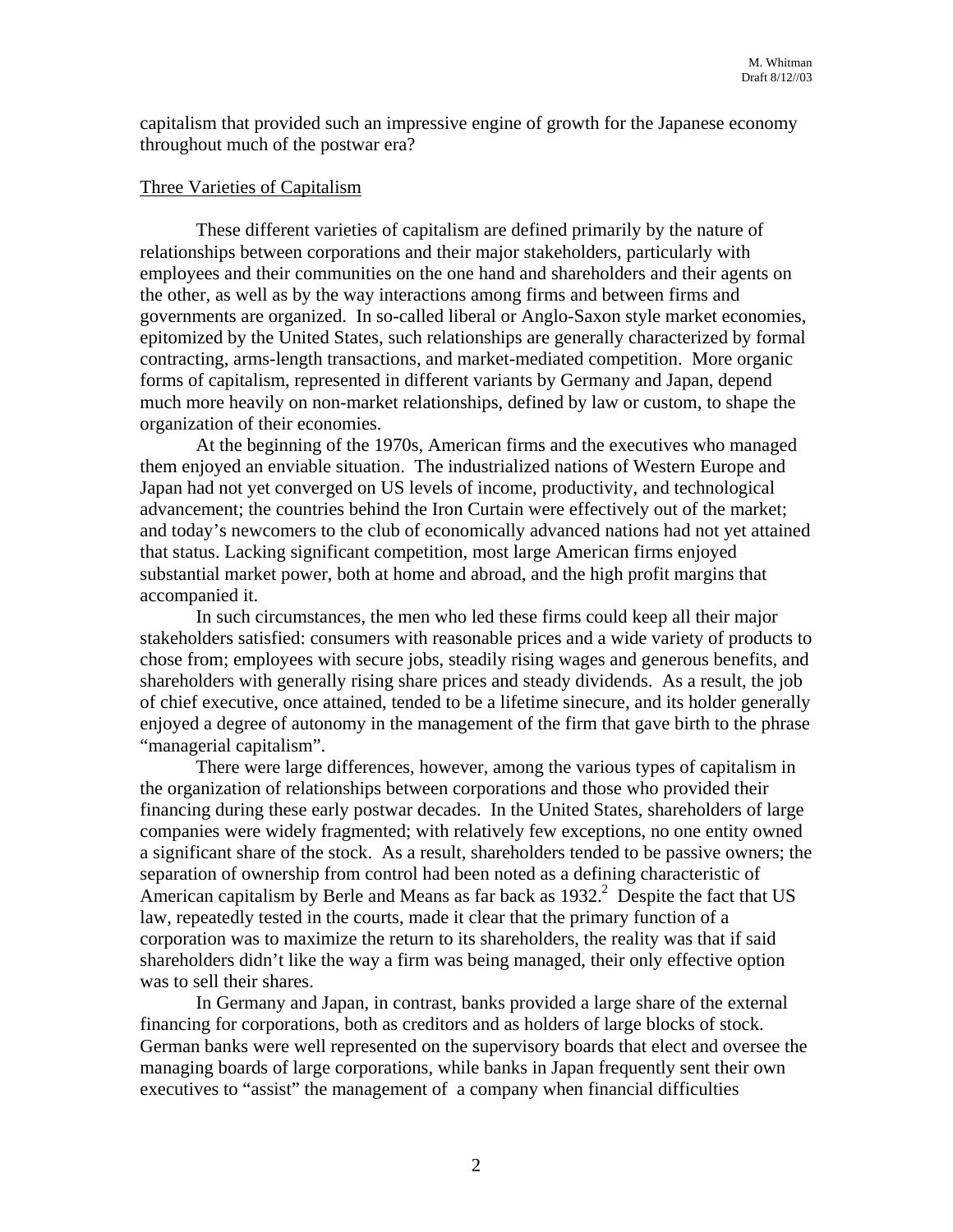threatened its ability to service or repay loans. And Japanese firms were—and often still are—bound together in large groups (called *keiretsu)* with supplier and customer firms, links that were cemented by cross-holding of each others' shares; large German firms were also characterized by a high proportion of cross-shareholding.

In labor relations, as in corporate governance, the regimes in these three countries appeared on the surface to be widely divergent at the start of the 1970s. Labor unions were relatively weak in the United States (they have since become weaker still, except in the public sector) and, with the exception of a few industries in which patternbargaining prevailed, tended to engage in collective bargaining on a decentralized, company-by-company basis. Unionization was more widespread in Japan, but Japanese unions are company unions, more committed to the interests of their firm than to those of the union movement as a whole. In bargaining, their major concern is with working conditions and job security rather than wages and, like their counterparts in the United States, they have not sought to participate in the management of the firm.

Labor relations in Germany stood in sharp contrast to those just described. They were (and still are) embedded in a highly centralized corporatist system, involving joint economic management by the 'social partners"—employers, workers, and government at the national or regional level and strong employee representation in management at the level of the firm. Employees held half the seats on the supervisory boards of large corporations, and some of those employee seats were held by union representatives. Collective bargaining was centralized at the industry level, and the wages that emerged from this bargaining process became effectively minimum wages, applying to nonunion workers as well as union members in a particular industry.

Although the corporatist organization of labor relations was more or less unique to Germany, virtually all the large countries of continental Western Europe had (and continue to have) much stronger labor protection laws—making it harder to fire workers or close plants—and more generous unemployment insurance and welfare benefits than have ever existed in the United States. In Japan, employment security was based less on legislation than on custom and a large body of case law but, in practice, the prevalence of lifetime employment in large firms and seniority-based compensation made Japanese labor markets the most rigid of all.

Despite significant differences in the structure of relationships between firms and their sources of financing, the leaders of German and Japanese firms, like their Anglo-Saxon counterparts, enjoyed substantial managerial autonomy. In Japan, executives were initially hired right after graduation from university and promoted steadily up through the ranks, largely on the basis of seniority, thus creating self-perpetuating corporate bureaucracies. The rules were less rigid in Germany, but the results were not very different. Despite much greater concentration of ownership than was typical in the United States, investors and creditors in both Japan and Germany tended to keep hands off as long as a firm's financial results were satisfactory, and to show considerable forbearance even when financial difficulties arose. But the laws, institutions, and customs of these nations, unlike those in the United States, made it clear that firms and those who supervised and managed them had responsibilities not merely to shareholders but also to other "stakeholders", that is, groups such as employees, creditors, customers, suppliers, and host communities, whose welfare was closely tied to the firm's performance.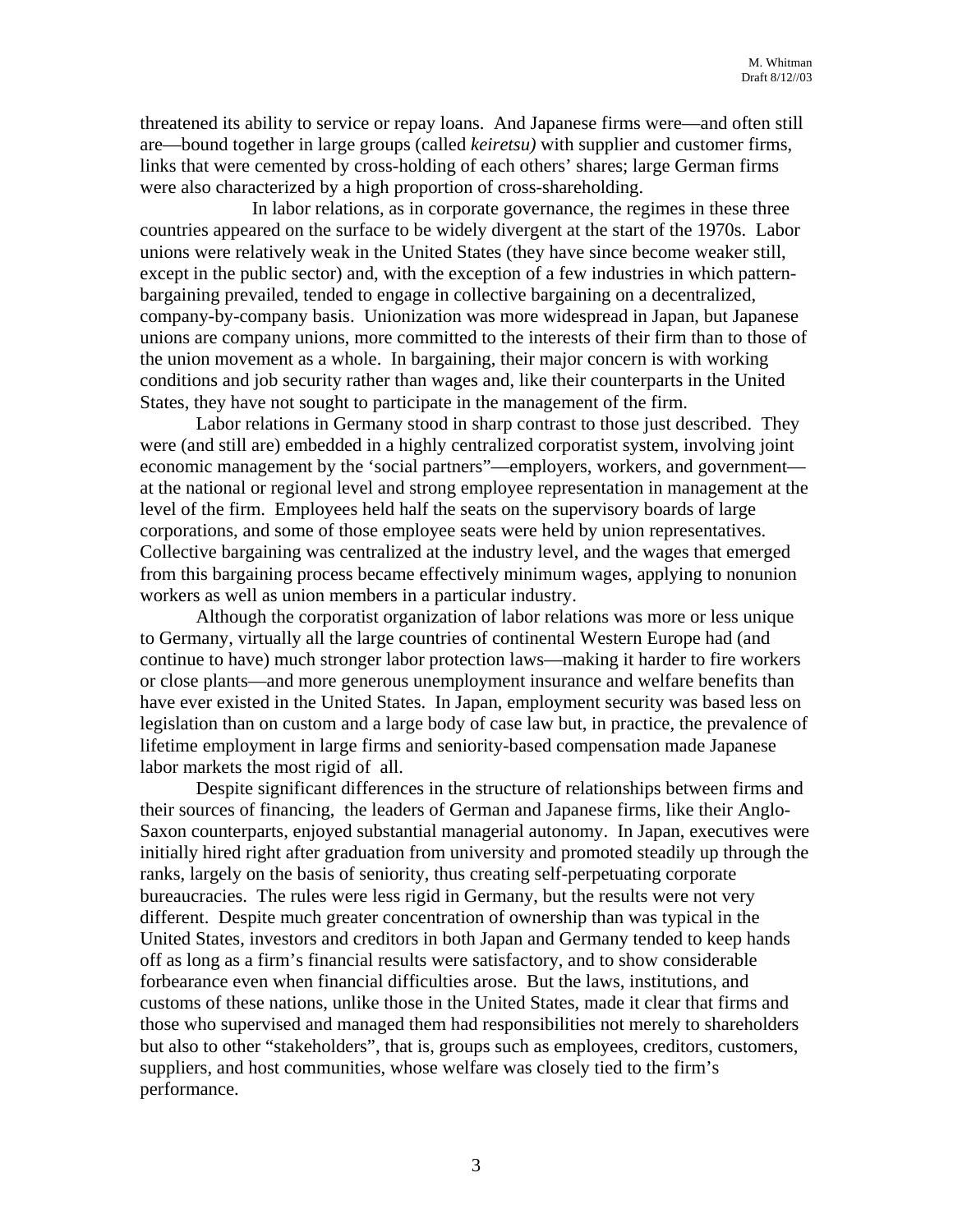In labor relations, too, the actual, on-the-ground relationships between companies and their employees were more similar at the beginning of the 1970s than the substantial differences in laws and formal institutions would seem to imply. In the United States, the social contract, as most Americans understood it at the time, had four major characteristics: *permanence* in the employer-employee relationship; *entitlement*, not only to a job but to steady pay advancement and generous benefits; *paternalism*, in the form of a shared view of employees as part of a company "family"; and *hierarchy*, such that lines of authority and levels of status were clearly defined within the firm and carried over into the outside world.<sup>[3](#page-19-2)</sup> Although there were significant differences in some respects—wage and income disparities, for example, were already much wider in the United States than in the other countries, and on-the-job training played a less important role there—the four key words italicized here could have applied equally to all three countries and the three forms of capitalism they epitomize.

## Global Winds of Change

All of the industrialized nations faced strong pressures for economic change during the last quarter of the twentieth century, in the form of a global slowdown in growth, increased economic and financial turbulence, and intensified competition. The global economy was severely buffeted by the 1971-73 demise of the Bretton Woods system of exchange-rate management and the resulting sharp increase in the volatility of exchange rates. The ensuing oil shocks of 1973 and 1979 dramatically disrupted patterns of economic activity in industrial nations and caused severe debt problems in developing countries. Growth slowed in virtually every industrial nation, and inflation and unemployment worsened.

In this much more uncertain and volatile economic environment, more gradual but equally significant structural developments were increasing the intensity of competition both within and across national borders. The most obvious of these was the deepening integration of markets produced by trade liberalization, pursued successively under the expanding multilateral umbrellas of the Organization for Economic Cooperation and Development (OECD), the General Agreement on Tariffs and Trade (GATT), and the World Trade Organization (WTO). Over time, the scope of the liberalizing agenda broadened from focusing on tariffs and quotas to include domestic legal and regulatory requirements relating to standards for both products and the processes by which they are produced, services, and intellectual property.

Along with trade liberalization, domestic privatization and-or economic deregulation in all three of our representative nations expanded the domain of the private sector and opened up new opportunities for market competition, even as new forms of social regulation imposed constraints on firms in such areas as worker and product safety, protection of investors and pensioners, and the quality of the environment. Finally, rapid advances in information and communications technology drastically altered methods of production, stretching supply chains in an increasing number of industries virtually across the globe. These advances also created whole new industries and increased the tradability of many services long thought to be confined by their very nature to operating within a single domestic market.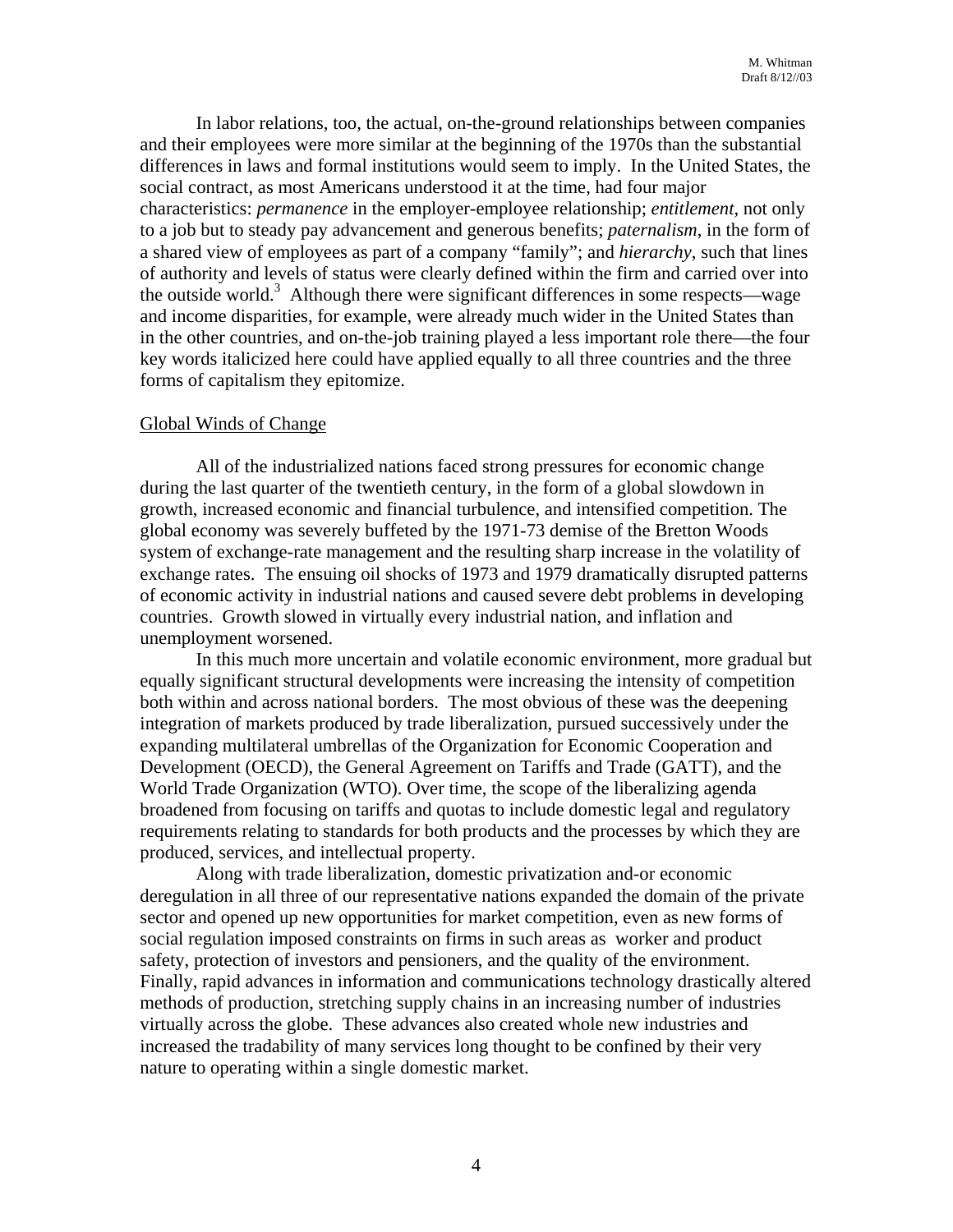These developments have interacted to reinforce each other: technological progress has made transportation and telecommunications more effective facilitators of international trade and investment than ever before, while trade liberalization and economic deregulation have stimulated the pace of technological advance by intensifying competitive pressures and speeding up the international diffusion of technology. Furthermore, the convergence of the European and Japanese economies toward US levels of income, productivity and technological advancement, combined with the other changes just described, have stimulated virtually all large firms in the leading industrial countries to become multinational in scope. This expansion of foreign direct investment (FDI) means that, at home, firms find themselves competing not only with imports but also with the domestically-produced output of firms headquartered abroad. At the same time, firms increasingly serve foreign markets not only through exports but also through sales from subsidiaries located in other countries.

These changes have intensified competitive pressures in all the markets in which firms operate: pressures "from below" in markets for goods and services and pressures "from above" in the markets for financial assets and corporate control. Such pressures were felt earlier and more intensely in the United States than in Germany and Japan, where a variety of structural and institutional buffers softened and delayed their impact. In the 1950s and 1960s, the United States was the world's only economic superpower, and its large firms were dominant in international markets. But, as Germany and Japan played rapid catch-up, these American firms were more suddenly and sharply exposed to international product-market competition . In Germany and Japan, furthermore, the impact of global competition was attenuated by a variety of government subsidies, both explicit and covert, and in the latter by opaque but widespread barriers to imports and inward FDI as well.

Intensification of the product-market competition faced by American firms produced a sharp expansion of the choices available to customers and a dramatic shift in power from producers to consumers. This loss of market power was reflected in a decline in concentration ratios, which measure the degree to which a small number of firms dominate a market. Much more dramatic, however, was the steady decade-bydecade decline in the profit margins of US firms. The economic slowdown and increased economic and financial volatility that struck in the early 1970s contributed to this profitmargin decline, as did the overconfidence of US corporations, born of their earlier dominance in both domestic and foreign markets. But intensified competition, exacerbated by the huge appreciation of the US dollar in the 1980s, which put American producers of tradable goods at a disadvantage both at home and abroad, was a major factor.

As these developments in markets for goods and services were creating new pressures from below, developments in US asset markets, including the rapid growth of pension funds, mutual funds, and other institutional investors were generating equally intense pressures from above. Around the middle of the 1970s, the sharp separation of ownership and control that had characterized American-style capitalism for at least half a century began to erode. The proportion of the shares of the nation's thousand largest publicly-held companies held by such large institutional investors rose from just over 15 percent in the mid-1960s to nearly 60 percent in 2000. As their ownership of corporate America grew, these investors exercised their new power in a variety of ways. In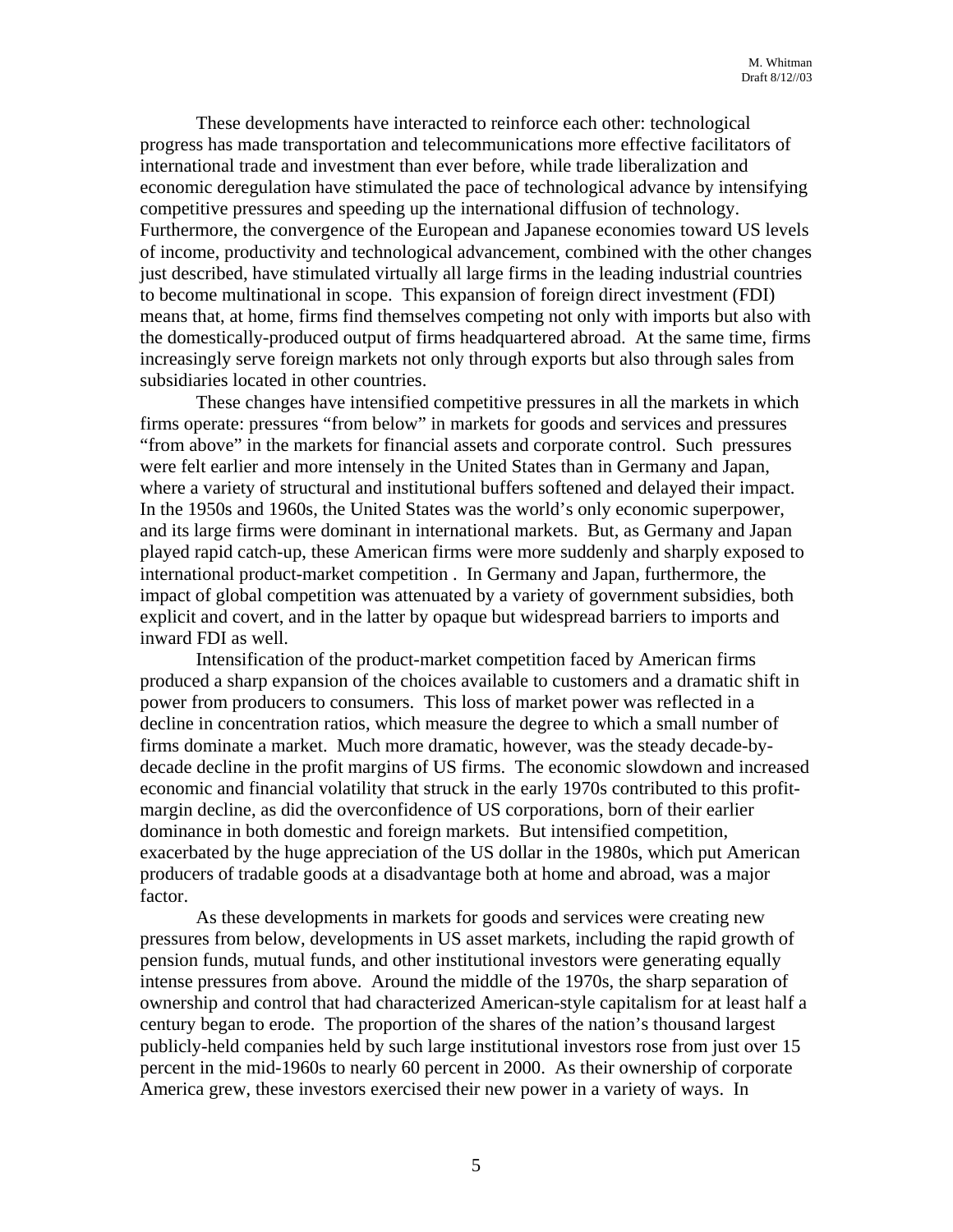particular, they played a major role in the development of a market for corporate control that emerged in response to the profit-erosion and resulting collapse of stock prices in the 1970s.

Frustrated by these developments and empowered by economic deregulation and a more relaxed anti-trust environment, financial innovators sought new ways of wringing improved financial performance from companies that had grown complacent and unfocused. The result was an unprecedented wave of mergers, breakups, hostile takeovers, and leveraged buyouts in the 1980s. Mergers and acquisitions of publiclytraded companies more than doubled between 1980 and 1988 and then, after a pause, tripled again between 1990 and 1998. Executives of companies with disappointing earnings or sagging stock prices, and even of companies that were doing well, felt their positions threatened along with the very survival of their firms.

The threats these executives perceived were real. Whereas only 4 percent of the Fortune 500 companies had turned over annually during the 1960s and 1970s, by the 1980s that annual rate of turnover had doubled. In fact, fully one-third of the Fortune 500 in 1980 no longer existed as independent entities in 1990. And the job security of the chief executives of such companies, a position long thought of as a virtually bullet-proof sinecure once it was achieved, was shattered by a boardroom revolution. This startling development, precipitated by the pressure exerted on boards of directors by dissatisfied institutional shareholders, resulted in the abrupt departure in 1992-93 of the chief executives of such venerable firms as American Express, General Motors, Sears, and Westinghouse. The chief executives of other large, well-known firms met with similar fates, or lost their positions to mergers or takeovers, in the years that followed.

American corporate managers' sensitivity to shareholder dissatisfaction is reflected not only in increased turnover in top management but, even more directly, in their compensation, as a growing share of their pay has come in forms, such as stock and stock options, contingent on their firm's financial performance and, above all, on the price of its shares. Senior executives have responded, unsurprisingly, with an intensified focus on the bottom line. Furthermore, both the analysts whose opinions have such a magnified impact on share prices and the institutional investors, themselves (particularly in the case of mutual funds) locked in fierce competition for money to manage, stress quarterly results above all else. In response, corporate managers have felt increasing pressure to focus their energies on short-term results rather than on the long-term profitability and viability of their firms. In extreme cases, these developments produced the earnings manipulation and outright fraud that, combined with the explosion of executive compensation, have so undermined public trust in business since they came to light.

Perhaps nowhere has the combined impact of pressures from below and from above had a greater impact than on US labor markets and on the implicit contract between firms and their workers. Whereas at the beginning of the 1970s such relationships had strong similarities in all three countries, despite major differences in structure and institutions, thirty years later the United States was unique in the flexibility and fluidity of these relationships as regards both employment and compensation. Employment relationships, once assumed to embody a reciprocal lifetime commitment, are more likely to be regarded today as contingent and, very often, temporary. A job, benefits, and pay increases based on seniority are no longer regarded as automatic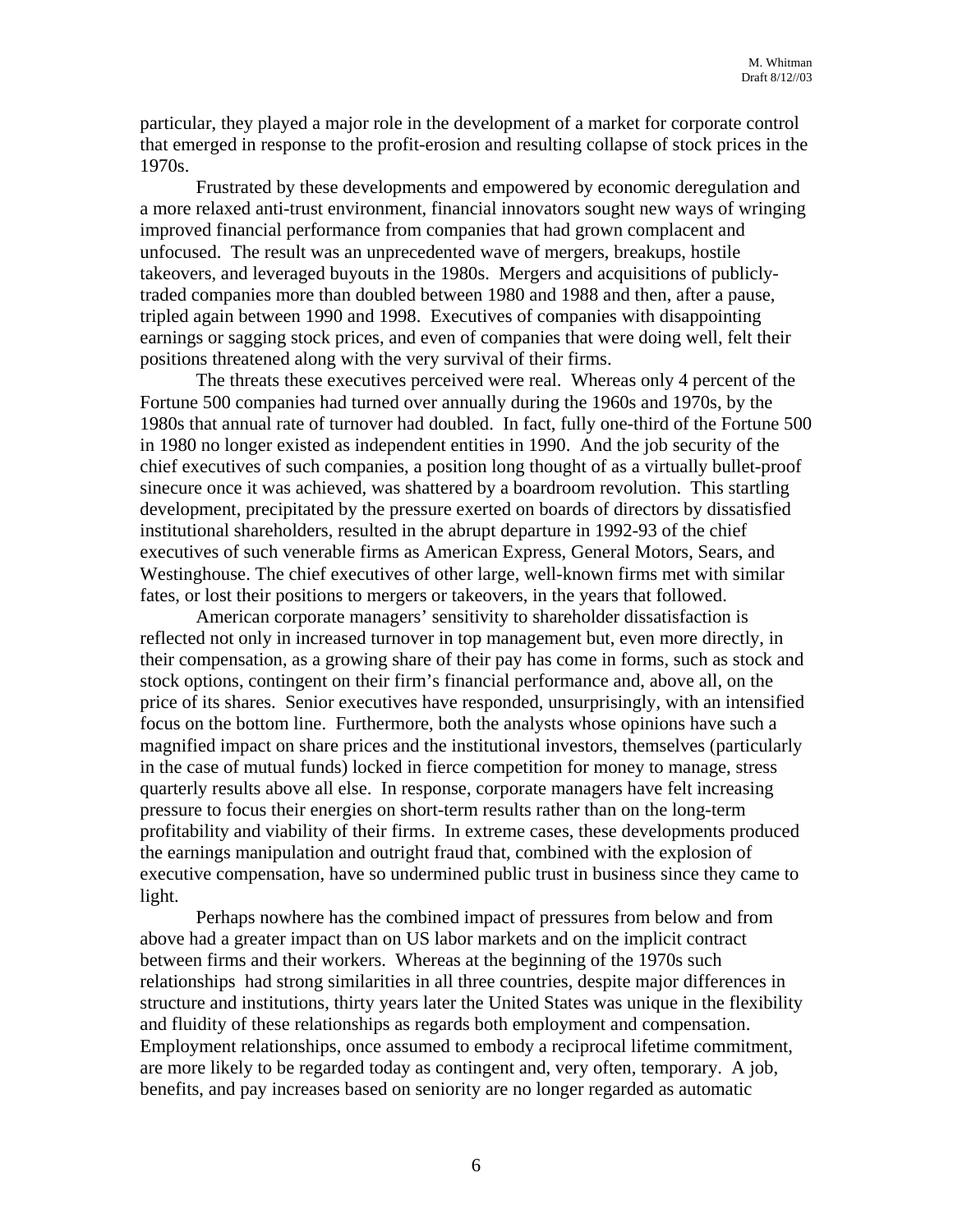entitlements. Instead, the emphasis is on pay for performance (both the individual's and the firm's) and individual responsibility for one's own future in the workplace. And dispersion in earnings, both within and between categories of workers, has expanded dramatically.

As executives focused increasingly on cost-cutting as the quickest way to enhance efficiency and profitability, corporate layoffs and downsizings reached unprecedented levels in 1992-95, even though the American economy was expanding and the overall unemployment rate was falling. In addition, the heightened risk of job-loss spread to categories that had previously been relatively immune, including older, more educated, and white-collar workers and middle managers. Utilization of temporary employees and contract business services expanded rapidly. And, whereas in the past such employment was associated almost entirely with low-paid, low-skilled occupations, the fastest-growing subcategory of such workers was now in the professional-technical group, including doctors, lawyers, engineers, accountants, and even business executives employed on an "as needed" basis.

While these developments were gaining momentum in the United States, the old social contract remained essentially unchanged in Germany and Japan. This is partly because such changes were easier to make in the US, where union strength was steadily shrinking and the legal system imposed few constraints on laying off workers or closing plants. In Germany, and most other continental countries, unions are more powerful and strong labor-protection laws make it very costly to close plants and dismiss workers. And in Japan, the social cohesion that underpins an implicit lifetime contract between large firms and their employees is deeply embedded in every aspect of the society.

In addition, differences among the three countries in the way companies are financed meant that the capital-market pressures from above that impinged so sharply on firms in the United States were virtually absent in Germany and Japan until relatively recently. Whereas American companies have increasingly had to compete for funding in impersonal securities markets, in the other two nations large blocks of stock are firmly held by banks, which are also major creditors, and by other corporations. Furthermore, the motives underlying these holdings are different from those of institutional investors in the United States. Rather than emphasizing short-term profitability, portfolio values, and rates of return, the focus is on longer-term prospects and ongoing viability. Indeed, such holdings are often intended to cement long-term business relationships: creditor-debtor relationships in the case of banks and supplier-customer relationships in the case of firms.

In all three countries, the organization of labor markets and capital markets are complementary. In the United States, a firm must maintain its profitability through thick and thin because it is profitability, and the associated share price, that sustains its access to capital and ability to resist takeover. At the same time, fluid labor markets make it easy to lay off workers, while the fact that US capital markets make it relatively easy to transfer financial resources from contracting enterprises to expanding ones helps to sustain the demand for labor and thus total employment. In Germany and Japan, by contrast, access to patient capital that does not insist on current profitability enables firms to focus on longer-term considerations, such as growth and market share, and to maintain their employment commitments even in the face of downturns in demand. At the same time, the very rigidity of these commitments pressures firms to concentrate on growth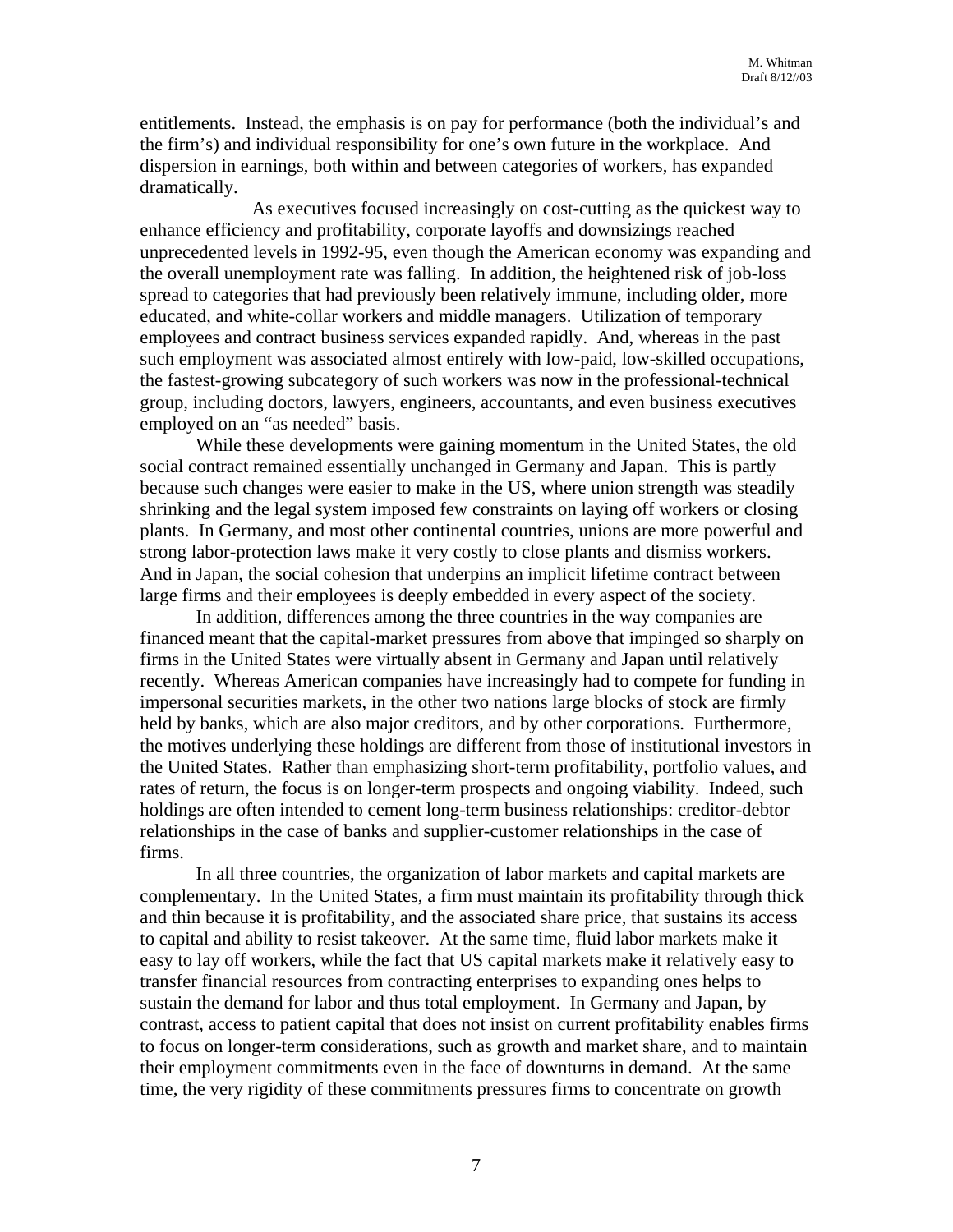and maintenance or expansion of market share. Thus, the differing characteristics of each of the three styles of capitalism reinforce and sustain each other.

### Pressures for Convergence

During the 1990s, the changes just described came together to produce what has come to be known as American or Anglo-Saxon shareholder capitalism. But, just as the defining characteristics of the three styles of capitalism had become most sharply differentiated, the pressures that had transformed economic relationships in the United States were beginning to impinge on Japan and Germany, along with most other large nations in Western Europe, as well.

The pressures both from below and from above that transformed the behavior of large, publicly-held American firms during the 1970s and 1980s did not strike firms in Germany and Japan with full force until somewhat later. But the defining events that characterized these nations' economies during the 1990s also began to strip away the insulation that had hitherto protected their large firms from the kinds of changes in relationships with major stakeholders that had transformed American companies and sharpened the distinctions between American- style capitalism and the variants represented by these other two nations.

The rapid growth of FDI flows from industrialized nations into a number of developing or emerging-market countries, of which China has become the most prominent, and the associated entry of this latter group of nations into global competition in product markets, naturally intensified competition for all participants in these markets. But it was the impact of the European Union's single-market initiative (often called EC 92) at the beginning of the decade and the completion of the European Monetary Union (EMU) at the decade's end that brought these product-market pressures home to bear in Germany, at the same time that the shock of German reunification was making greater demands on the economic resources of the former West Germany. Similarly, the decadelong recession that has burdened the Japanese economy ever since the bursting of its asset-market bubble at the beginning of the 1990s has had a comparable impact there.

One of the major purposes of Europe's single-market initiative was, in fact, to increase the productivity and efficiency of member nations' firms by eliminating physical, fiscal, and regulatory barriers to competition across national borders that are internal to the EU as a whole. This liberalization process has affected the markets for both goods and services but has been particularly important for the latter, where a variety of barriers to market access had been particularly important in limiting inter-country competition. The move by 12 of the EU member countries to join together in the EMU and adopt a single currency (the Euro) in place of their national currencies has expanded the scope for such competition even further by making it harder for companies and their distributors to charge different prices in different EU markets. The liberalization of socalled gray-market trade—the sale of brand-name goods in countries where manufacturers have not authorized such sales—is operating in the same direction, most particularly in the automobile industry.

Large Japanese firms had felt some competitive pressures from below as a result of the global growth slowdown and the entry of their own products into global competition during the 1970s and 1980s. But, because of the insulating factors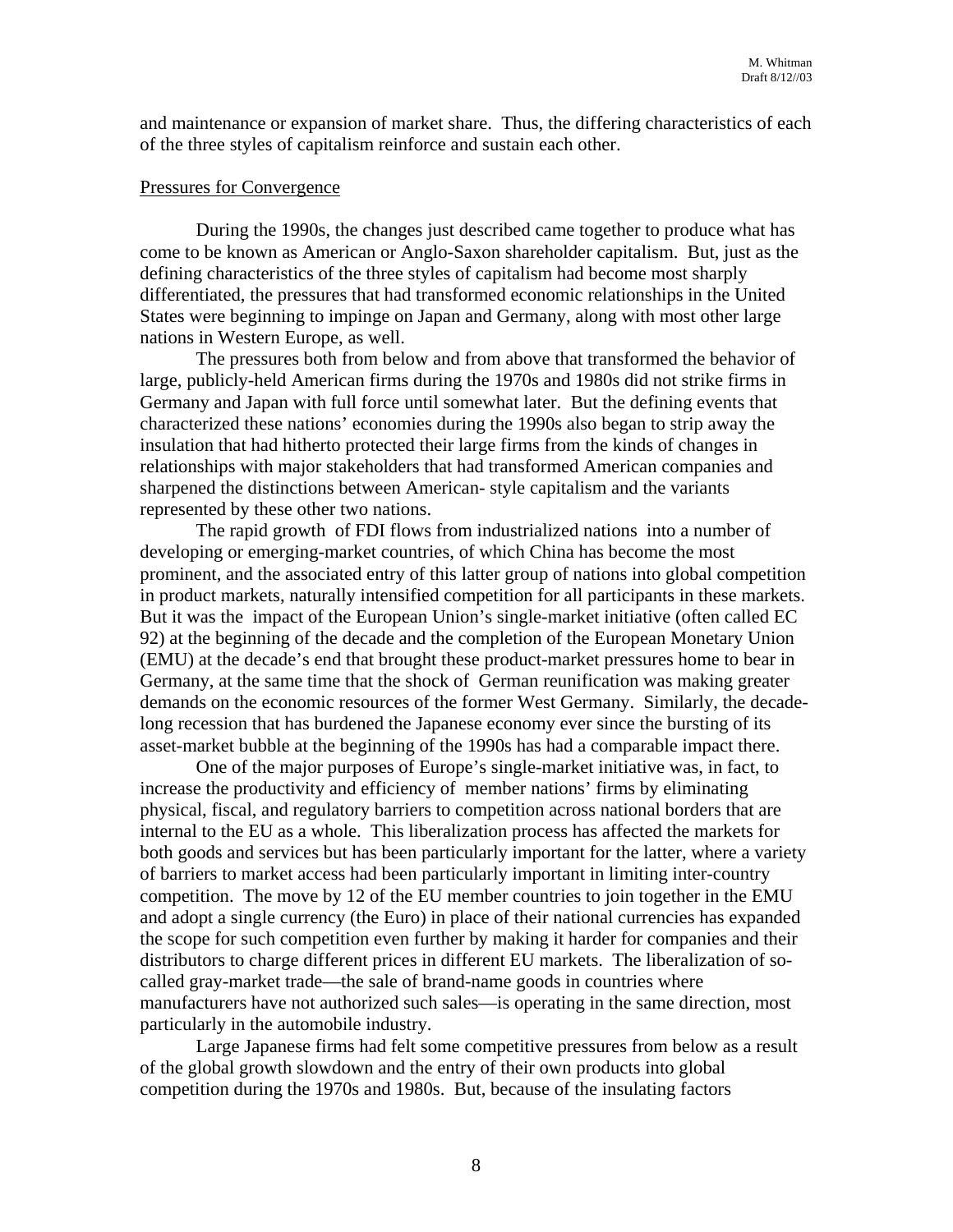mentioned earlier, it was not until prolonged recession at home and the appreciation of the yen vis a vis the dollar, which reduced the price-competitiveness of their products abroad, that these pressures came into their own as forces for change.

In addition, not only were Japan and Germany, like other industrialized nations, pressured to alter their relations with their workers by broadened and deepened goodsmarket competition but, in these two cases in particular, the impact was magnified by causation running in the opposite direction as well. That is, the very rigidity of their own labor markets led firms in these countries to invest in production facilities in other nations when cost pressures became intense. German firms have invested in the Czech Republic, Hungary, and other Central European countries in order to reduce their labor costs; Japanese firms have done the same in other Asian countries. Despite the rhetoric of Pat Buchanan and Ross Perot it is these countries, rather than the United States, that have felt the brunt of the "great sucking sound", the pull of lower labor costs in emerging-market countries. Whereas capital formation has held up well in the United States, which has continued to attract large amounts of FDI from abroad (including Germany and Japan), business investment has been a significant source of weakness in these latter nations.

Particular constraints on the effective use of monetary and fiscal policy have also made it especially difficult for Germany and Japan to combat the high and persistent unemployment that has resulted from the economic developments of the 1990s. Membership in the EMU required Germany, along with all other member nations, to abandon any independent monetary policy. Monetary policy is now implemented on behalf of the entire group by the European Central bank (ECB), and its decisions are geared to average conditions in EMU countries rather than being suited to the needs of Germany, where inflation is lowest, growth slowest, and unemployment highest.

At the same time, Germany's resort to expansionary fiscal policy has been significantly constrained by the requirements of the EMU's Growth and Stability Pact, which requires member nations to hold fiscal deficits to no more than 3 percent of GDP, with the threat of very large fines for violations. In fact, however, both Germany and France are currently in violation of the Pact, with Germany widely expected to be in that position for a third consecutive year. No fine has yet been imposed on a violator; on the contrary, the continuation of the Pact in its present form is a matter of ongoing discussion within the EU.

There are no such institutional constraints on the use of monetary and fiscal policy in Japan. There the problem is rather that such policies have so far proved utterly ineffective. Japanese interest rates are already effectively zero and the fiscal deficit is an unprecedented 10 percent of GDP, yet stagnation continues. Although there are further measures that might be more effective—such as using monetary policy to target a positive rate of inflation or exercising fiscal expansion in the form of permanent tax cuts rather than dollops of government spending on unneeded infrastructure projects—the authorities have so far been unwilling to take such measures. And this prolonged situation has enhanced the pressure on Japan's private sector.

The economic difficulties of the 1990's also brought about increased pressures from above on German and Japanese firms, changes in capital markets similar to those that had radically altered American firms' relationships to their creditors and shareholders during the 1970s and 1980s. In both nations, and in much of the rest of continental Western Europe as well, the rapid increase in international capital mobility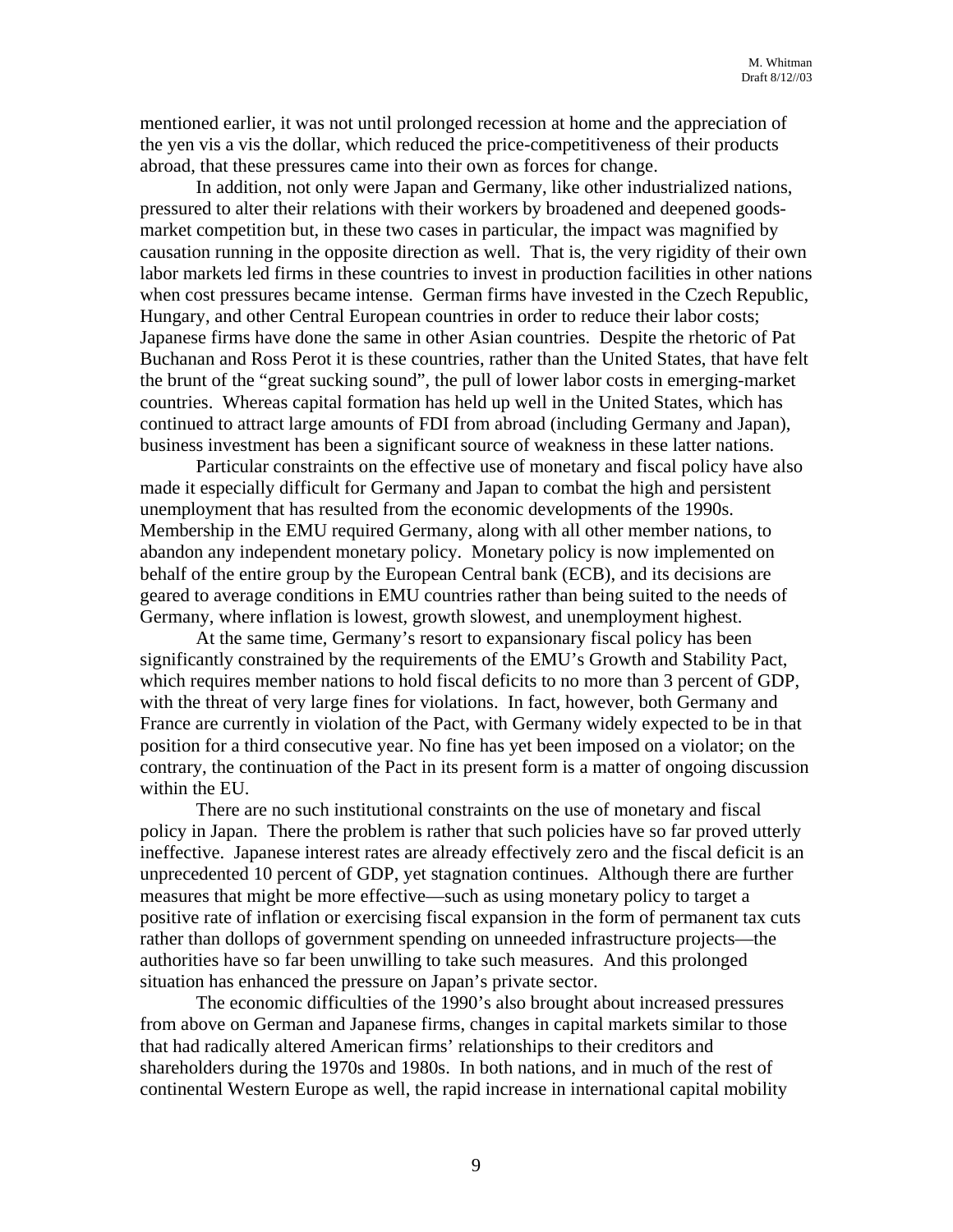and the internationalization of the financial services industry that had been developing for some time provided the underpinnings essential for such developments in capital markets. And these increases have been dramatic: cross-border transactions in bonds and equities, which equaled some four percent of US gross domestic product (GDP) in 1975 had ballooned to more than 150 percent in 1996. The equivalent shares for Germany are 5 percent in 1975 and nearly 200 percent in 1996, and for Japan, 1.5 percent and more than 80 percent, respectively; similar trends are apparent in other leading industrial countries as well.

As in the case of increased pressures in product markets, however, the particular economic conditions in these countries during the 1990s created a climate for changes from which their institutions had previously insulated them. In Germany, the creation of the EU single market and the advent of the EMU has stimulated a rapidly-developing bond-market and a concomitant reduction in the still-dominant role of banks in the financing of German firms. The development of such a large multi-nation market has attracted the interest of foreign, primarily American, institutional investors interested in geographically diversifying their holdings. It has also stimulated a growth of mergers and acquisitions activity in the EU akin to that which first accelerated in the United States during the 1980s.

At the same time, on the demand side, German firms seeking financing either to compete more effectively in an integrated EU market or to invest abroad are providing willing customers for these new sources of funding. These shifts away from dependence on banks as the major source of business financing are being facilitated by a reduction in the punitive levels of capital gains taxes previously imposed on sales of corporate shareholdings, as well as by the developing cross-country integration of European stock markets and movement toward diversification of pension funds.

American institutional investors have, not surprisingly, brought their bottom-line focus on short-term returns to shareholders with them into the European marketplace. In addition, they have led by example, as domestic pension funds, mutual funds, and other intermediaries have begun to emulate the shareholder activism of their American counterparts. This shift away from the patient capital provided by banks committed to long-term relations with their customer firms toward much more demanding sources of funding has been forcing firms to pay more attention to good governance, efficiency, and profitability.

All these developments in capital markets have been facilitated and reinforced by legislative and regulatory moves, at both the national and the EU levels, to tighten accounting standards, criminalize insider dealing, dismantle restrictive voting structures, and legitimize takeovers. And privatization of formerly state-owned firms in Germany, France, and other European nations is also forcing managements and boards to pay more attention to profitability and shareholder returns.

In Japan, once again, the liberalization and deregulation of capital markets, prolonged recession, and the precarious situation of domestic financial institutions are major agents of change. Depressed stock prices and declining dividends are forcing many companies to reduce cross-holdings of shares, and the importance of the "main banks" that had been the principal suppliers of credit to non-financial corporations has declined. This is because the precariousness of their own balance sheets has made them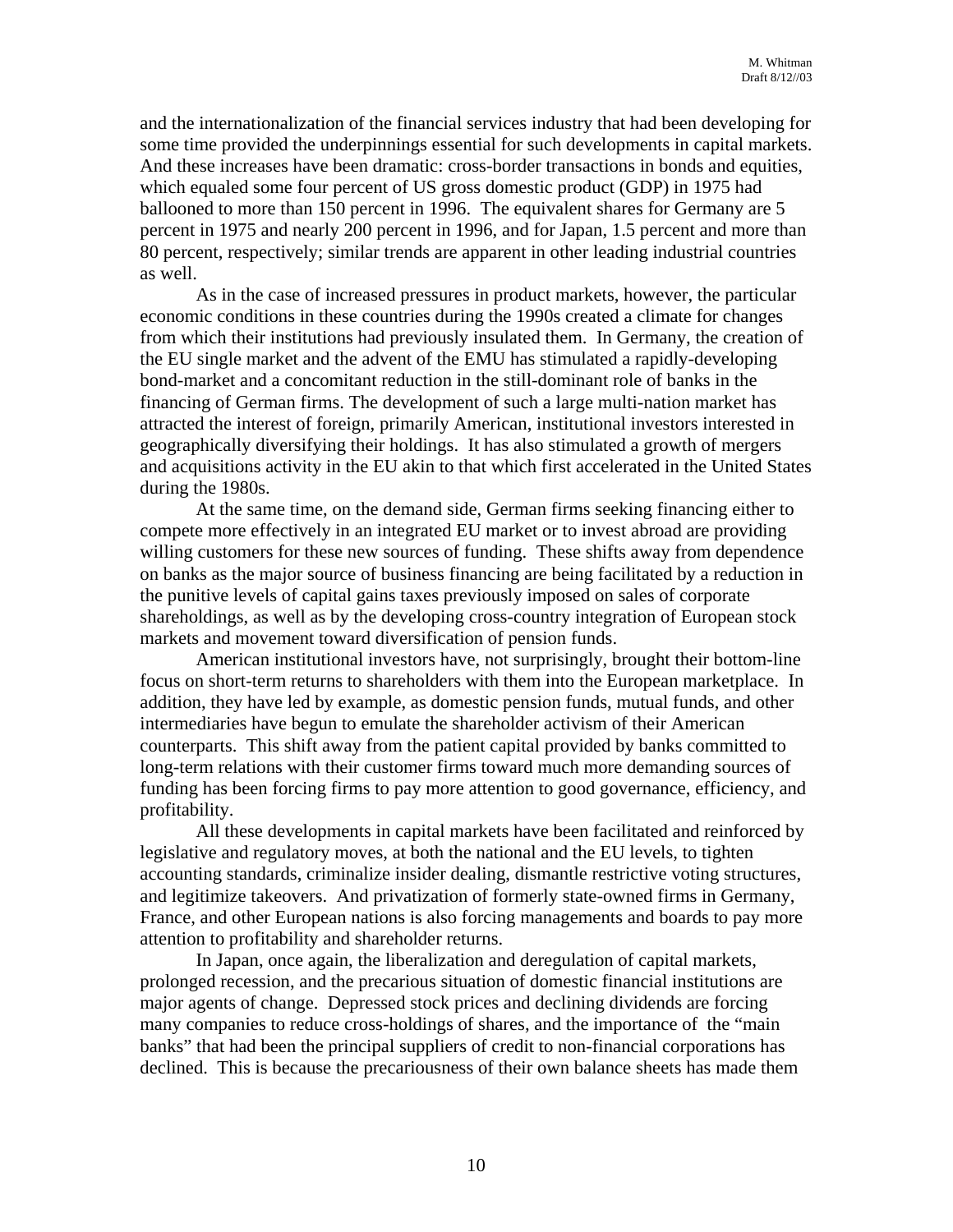severely restrain new lending and forced firms to rely much more heavily on direct access to capital markets both at home and abroad.

Similarly, the importance of cross-shareholding ties between large companies and their suppliers and customers through *keiretsu* groups has been declining as the prolonged recession has encouraged diversification of such business relationships. Indeed, a number of large Japanese firms, among which Nissan and Mazda are perhaps the most prominent, have been forced to accept what was previously unthinkable: controlling ownership by a foreign investor, accompanied by a new management focus on the bottom line. In addition to the pressure for bottom-line results exerted by institutional shareholders in general, pension funds and the individuals who depend on them now or in the future are increasingly seeking better returns as the only way to alleviate a looming crisis created by Japan's rapidly-aging population and the inadequacy of government-provided pensions.

It is not only the pressures of globalization, both from below and from above, that are pushing industrialized nations with their own indigenous forms of capitalism in the direction of the Anglo-Saxon variety. There are some macroeconomic incentives for such moves as well. In particular, the fact that income and output have grown faster in the Anglo-Saxon countries than in other industrialized nations in recent years suggests that the flexible, investor-oriented capitalism characteristic of these countries, and most particularly of the United States, is especially well-suited to the encouragement of economic growth in an era of rapid change.

In fact, at least two such links are highly plausible. One is the fact that unemployment rates are lower, and labor-force participation rates higher, in the United States than in most of the EU countries, and the average hours worked per year by American workers are the highest among large industrialized nations. While some of these differences in labor-force utilization may reflect different tastes for work versus leisure, the large "wedge" between gross wages and take-home pay and the generous benefits available to the unemployed and to non-participants in the labor force, both characteristic of social-market capitalism, surely play a significant role.

Although the introduction of more flexible work practices and more part-time workers in the EU have accelerated the growth of both labor-force participation and hours worked, they have not yet caught up to U.S. levels. Japan, whose labor force participation rates and hours worked, (as well as take-home pay as a percentage of gross wages) are roughly comparable to U.S. levels, nonetheless experienced significant declines in both over the stagnation decade of the 1990s, a situation that shows no signs of reversing.

The second factor contributing to economic growth is increases in productivity. Here, again, the United States has outpaced both the EU and Japan since 1995. Part of the explanation is doubtless cyclical, associated with the rapid expansion of the U.S. economy over most of that period. But some of the reasons appear to be structural, and associated with the flexibility and market-responsiveness of American economic institutions. American firms are born and die with a rapidity engendered by a Darwinian competition for the survival of the fittest: the average age of the firms listed on the New York Stock Exchange in the mid-1990s was 14 years, as contrasted with 55 years for firms on the pan-German exchanges. And the shares of less-than-10-year-old companies listed on the Stock Exchange was about 40 percent, compared to less than one percent in Japan.<sup>4</sup> Taking a longer-range view, Italy's then-prime minister Prodi noted in 1998 that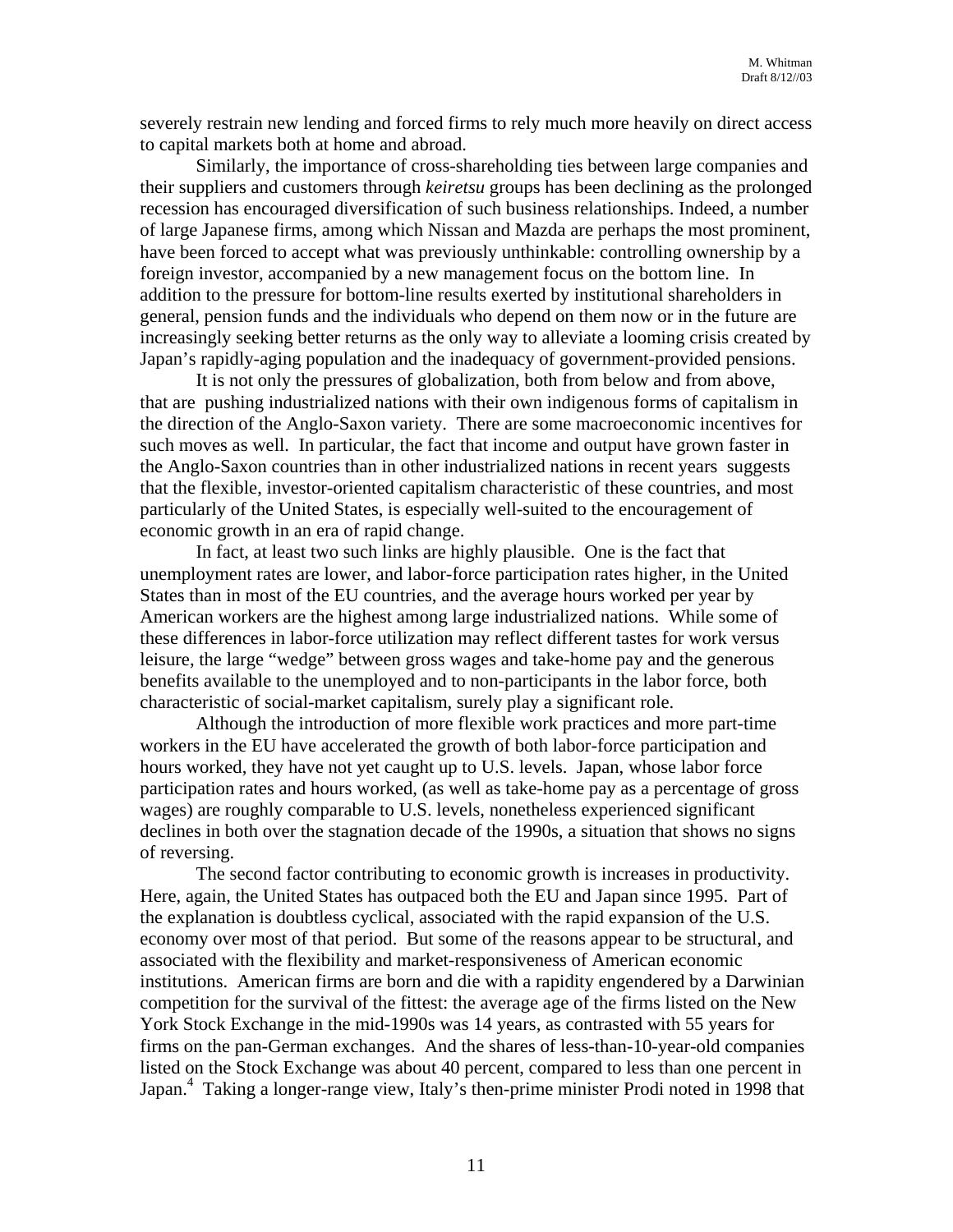"of the 25 biggest firms in the USA at present, 19 did not exist or were virtually negligible before 1960…while none of the 25 major European firms are new, all having been on the scene for over 30 years."<sup>[5](#page-19-4)</sup>

The availability of equity capital, particularly venture capital, the rapidity of firm turnover, and the ease of layoffs and high labor mobility characteristic of the US economy all make this form of economic organization particularly well-suited to the radical innovation characteristic of high-risk, fast-moving, research-intensive technology sectors like biotechnology and software, and those involving the provision of complex, system-based products such as telecommunications and defense systems. And it is in just such sectors that the United States has a comparative advantage with respect to both Germany and Japan. The latter countries, with their more stable, more risk-averse, less fluid and adaptable labor and capital markets, excel in sectors like consumer goods, transportation, and machine tools.<sup>6</sup> These industries are characterized by the sort of incremental innovation to which their economic institutions are particularly well-suited. But in today's economic environment, it is radical innovation that underpins rapid productivity growth. In particular, the slowdown in European and Japanese productivity growth during the latter half of the 1990s, as contrasted with its pickup in the United States, is due in large part to a US advantage in the production and diffusion of information and communications technology.

### Whither Convergence? Current Developments

The received wisdom in most discussion of the pressures for system convergence as a result of deepening economic integration is that these pressures are making it increasingly difficult and costly for nations to resist moving toward the American or Anglo-Saxon style of capitalism. Certainly, this is the view popularized by Thomas Friedman in his description of the policies required by what he has termed the Golden Straightjacket.<sup>7</sup> As summarized by Dani Rodrik, these policies are "tight money, small government, low taxes, flexible labor legislation, deregulation, privatization, and openness all around,"[8](#page-19-7) for which the U.S. represents the model. Similarly, Sylvia Ostry argues that "[A] confluence of unrelated events. . .are accelerating the global reach of investor capitalism and deepening the push for convergence to an 'Anglo Saxon' corporate governance model in which the stockholder is king".<sup>[9](#page-19-8)</sup>

Ongoing developments in other large industrialized nations support this view. Not only in Germany but also in other large continental European nations, the protected labor markets and related welfare-state benefits associated with social-market capitalism have come under increasing pressure from global competition, budgetary strains, and persistently high levels of unemployment. In France, Germany, and several smaller European nations, firms are downsizing and restructuring in the face of considerable political and popular opposition. At the same time, the importance of both part-time and temporary employment has increased, particularly where restrictions on such atypical arrangements have been relaxed.

Government measures to reduce unemployment benefits, ease job protection, and permit further decentralization of collective bargaining in Germany and to introduce pension reform in France and Italy have met with strong union objections and actual or threatened demonstrations and strikes. Although in the past these governments have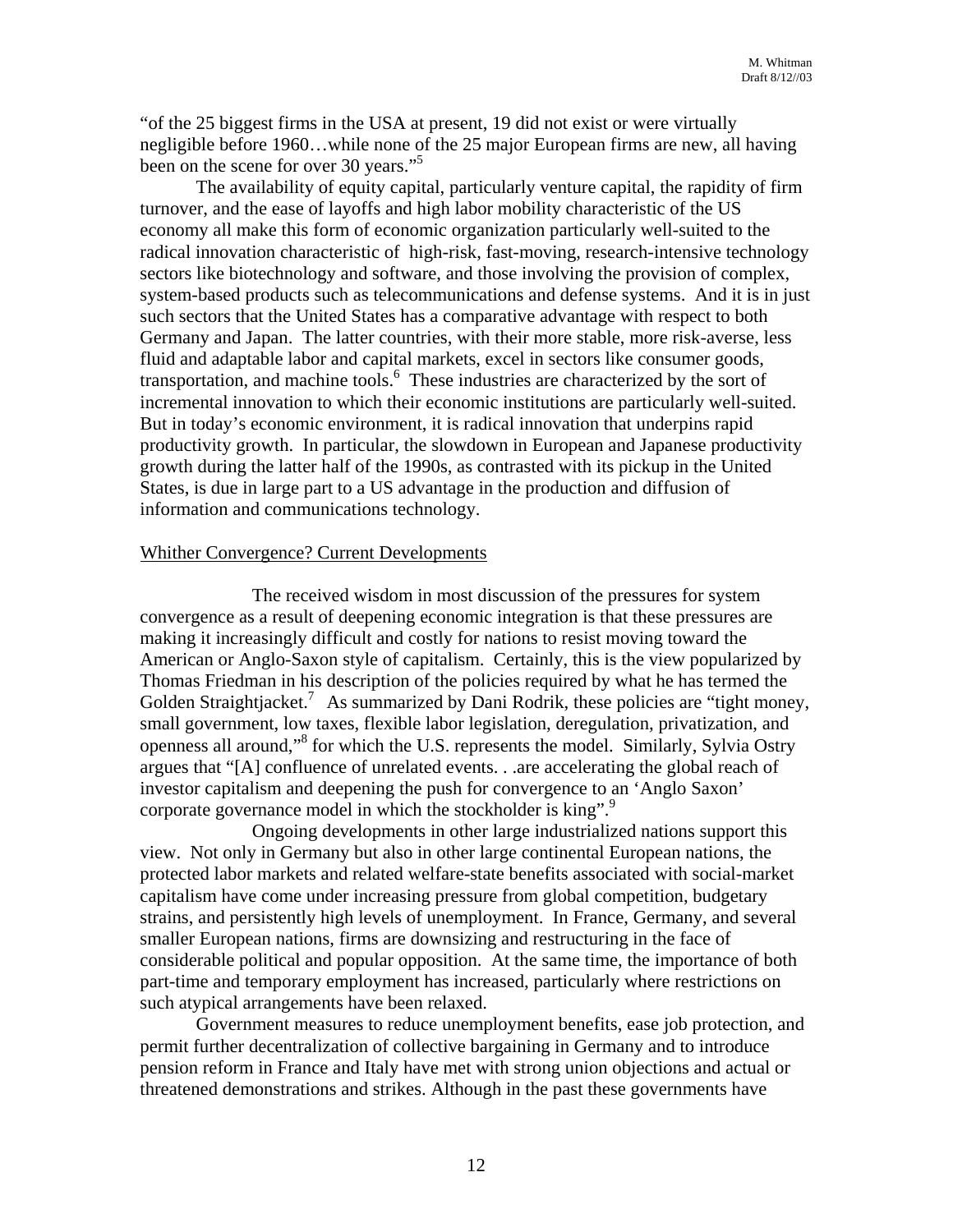tended to capitulate in the face of such pressures, this time they appear to be holding firm and it is the unions that are making unprecedented concessions.

In Japan, where the ties that bind firms and their employees have traditionally been strongest, change has accelerated under the pressure of prolonged economic stagnation Among the unprecedented measures resorted to by a growing number of large firms are short-term employment contracts, layoffs and encouragement of "voluntary" early retirement, and the substitution of performance-based pay for earnings based strictly on seniority. A 1997 survey found that slightly more than 20 percent of Japanese firms were using performance-based rather than seniority-based annual salary systems, up from 15 percent two years earlier and less than 10 percent in 1980.[10](#page-19-9) In Japan, unlike the United States, these changes in compensation have fallen more heavily on white-collar than on blue-collar workers.

Pressures to adhere to the sorts of policies just described have been generated not only by the increasing globalization of private markets for goods, services, and capital, but have been reinforced, in the case of emerging-market countries, by such multinational institutions as the International Monetary Fund and the World Bank. They have done so through their insistence that current or would-be borrowers adapt their policies to what has come to be called the "Washington consensus". This set of prescriptions essentially extended the requirements imposed by private capital markets, into the sphere of public borrowing and lending as well. Just in the last year or so, however, the lessons learned from recent currency crises, together with heavy pressure from international NGOs, are causing these organizations to rethink certain aspects of these prescriptions, in particular the requirement for early liberalization of capital markets, by taking into account the strength and level of development of financial institutions in particular countries.

Changing relations between firms and their shareholders, increasing the pressures from above described earlier in the U.S. context, are also pushing both German and Japanese firms toward American-style changes in corporate governance, stressing transparency and accountability on the part of firms and their managers. And, as in the United States, the revelation of home-grown corporate scandals in these as well as other industrialized countries has reinforced these pressures and accelerated responses to them.

One dramatic piece of evidence of these developments is that the American boardroom revolution of the 1990s has now gone global. A study of the world's 2500 largest listed companies by the consulting firm Booz Allen Hamilton revealed that the number of chief executives dismissed worldwide rose sharply in 2002, increasing from 2.3 percent in 2001 to 3.9 percent in 2002, as compared with only 1 percent in 1995. In Europe, the rate of performance-related turnover edged up to 3.7 percent from 3.6 percent in 2001, while in Japan it jumped from 0.3 percent to 3 percent over the same year. In North America, the percentage was 4.2 percent in 2002, up from 2.7 percent in 2001 but down from 5.2 percent in 2000, a decline due at least in part to the drop in corporate merger activity. That board and shareholder impatience with poor financial performance underlay these dismissals worldwide is underscored by the fact companies where chief executives were dismissed generated total shareholder returns 6.2 percentage points lower than companies whose CEOs retired voluntarily.<sup>11</sup>

Similar pressures from both regulators and institutional shareholders are pushing German and Japanese firms in the direction of higher standards of corporate accountability and a greater stress on the governance role of truly independent "outside"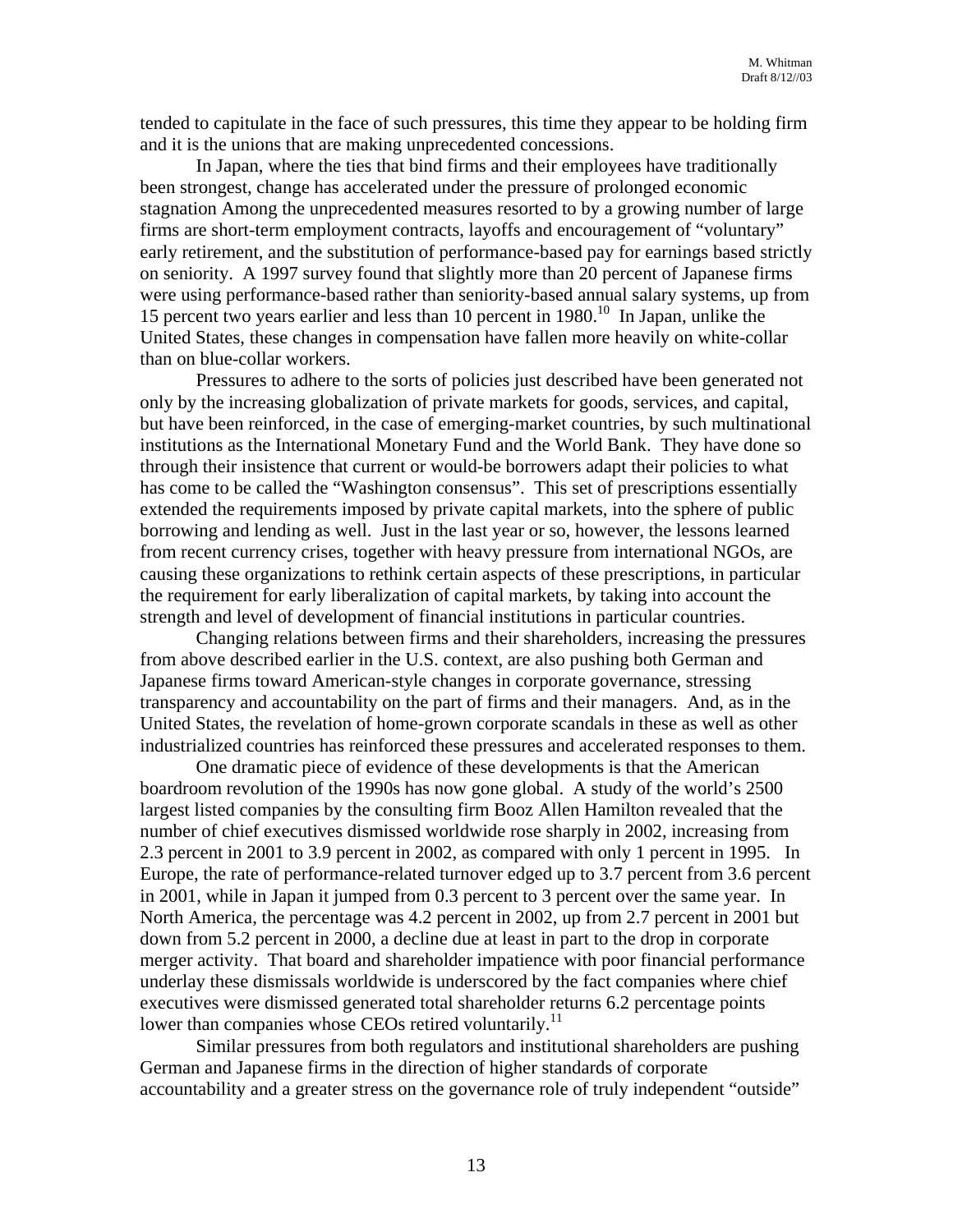directors. In the United States, long regarded as the "gold standard" for corporate governance, such requirements have been significantly tightened by the Sarbanes-Oxley legislation and the new listing rules of the New York Stock Exchange, both promulgated in response to the wave of corporate scandals that began to surface with the collapse of Enron in 2001. Germany, for example, is already tightening the corporate governance code originally promulgated in 2001, while EU regulators in Brussels are planning to require all listed EU companies to issue quarterly financial reports, long required in the United States.

Such moves are less far along in Japan, where financial secrecy and shareholder passivity have long been hallmarks of its form of capitalism. But prolonged recession and severely weakened corporate balance sheets have brought Japan to a reluctant acceptance of foreign takeovers of domestic firms, and new managements have frequently brought with them an American-style focus on shareholder returns. New pressures are arising from domestic sources as well: the Pension Fund Association, one of Japan's largest conglomerations of pension assets, has instituted rules declaring that it would vote against the re-election of management or payment of their retirement compensation if the company suffered three straight years of losses with no dividend payouts. And Sony, one of Japan's largest and most visible firms, announced in January of 2003 that it planned to abandon its traditional "insider" governance system in favor of one that clearly separates the roles of management and supervision, putting the latter under the purview of a board and board committees with a majority of independent directors. Sony is one of 34 Japanese companies listed on the New York Stock Exchange, and others in that group are expected to follow its lead.

More broadly, firms in fast-moving, highly innovative industries, in whatever country they are located, are increasingly cognizant of the advantages of listing on one of the U.S. stock exchanges, thus gaining access to sources of equity capital that would not otherwise be open to them. The number of foreign companies listed on the two major US stock markets (Nasdaq and the New York Stock Exchange) increased from roughly 170 in 1990 to over 750 in 2000. There are now more non-US companies listed on these two exchanges than there are German firms on the Deutsche Borse. And one of the requirements of such a listing is adherence to most if not all of the characteristics of the American model of corporate governance.

Although the major moves toward convergence of corporate governance practices have been in the direction of those prevailing in the United States, some developments are narrowing the governance gap from the opposite direction as well. Institutional investors have been increasingly vocal in their demand that American firms distinguish the supervisory and management roles more definitively by separating the role of board chairman from that of chief executive officer (CEO). Although relatively few publicly traded firms in the U.S. have so far separated these functions, a much larger number is creating or formalizing the role of "lead" or "presiding" director, whose job it is to share agenda-setting for board meetings with the CEO and to preside over periodic evaluations of the performance of the board, its committees, and the chief executive. In Germany, this separation of functions is already provided by means of a two-tier board system, consisting of an eponymous management board and a supervisory board that appoints the members of the management board and participates in strategic decisions. In Great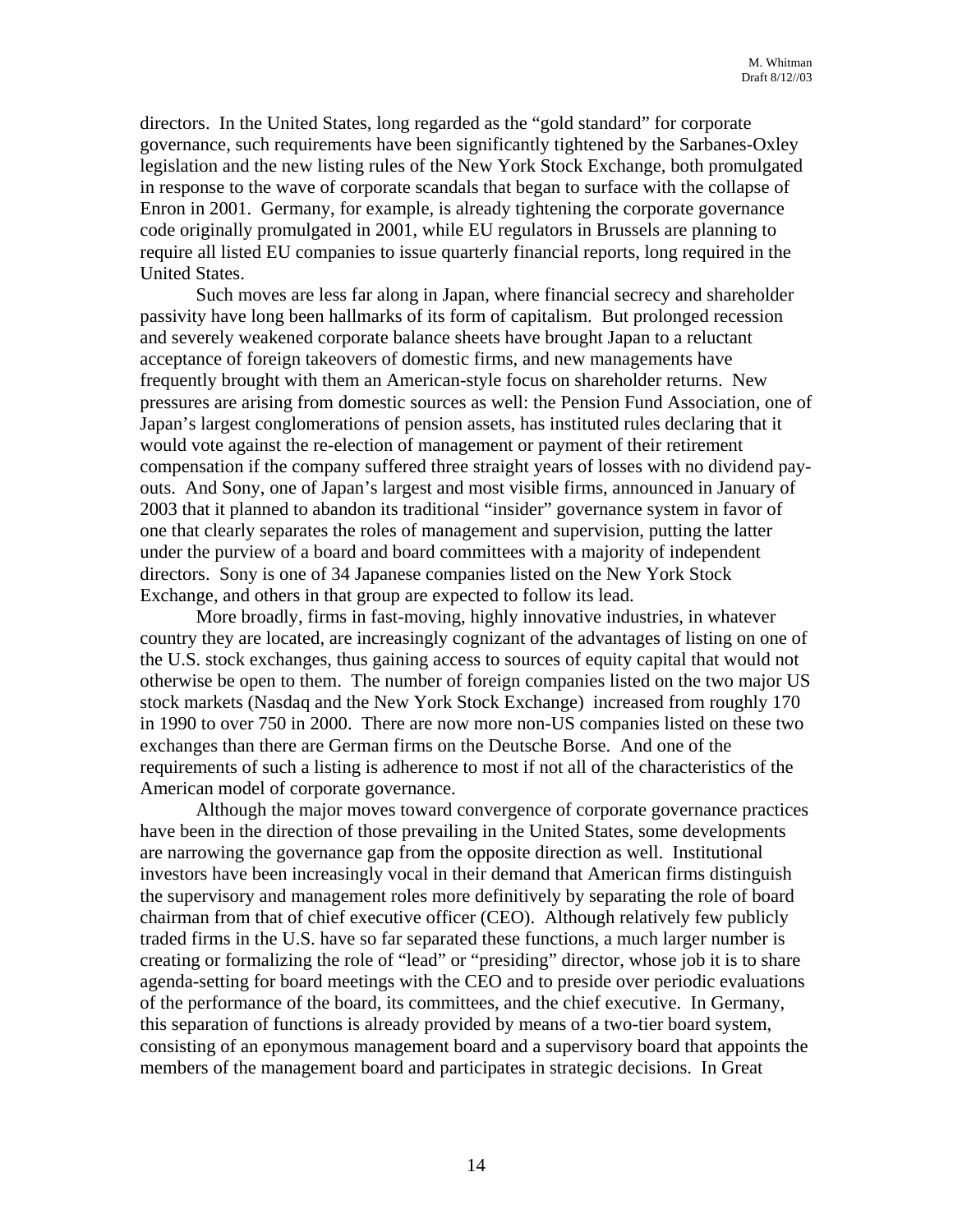Britain, the other major practitioner of Anglo-Saxon style capitalism, most large firms have both a chief executive and a non-executive board chairman.

During the 1990s the compensation of American chief executives exploded upward, vastly enlarging not only the gap between the pay of the average CEO and that of the average U.S. worker (estimates suggest that this percentage gap increased ten-fold between the early 1980s and the end of the 1990's), but also between American chief executives and their counterparts in other industrialized nations as well. The whole issue of executive pay has become the focus of severe scrutiny and criticism in the wake of the various corporate scandals, and such compensation may be starting to level off. This is particularly true for the fastest growing component of executive compensation, stock options, as an increasing number of firms recognize that rising standards of good corporate governance require them to include such options in their expense accounting, thus reducing reported earnings. But it is in the United Kingdom that shareholders have so far had the most impact, in several cases passing (non-binding) resolutions to reduce the compensation of chief executives when firms have attempted to emulate U.S. pay levels.

The pace and nature of convergence in principles of corporate governance will be significantly affected by the pending harmonization of global accounting standards. At present, a struggle for the hearts and minds of the International Accounting Standards Board (IASB) is being waged in the search for a compromise between the broad "principles-based" philosophy that prevails in Europe and the much more detailed "rules-based" approach that underlies America's generally accepted accounting principles (GAAP). Just how things will settle out by 2005, when all publicly- traded firms within the EU will be required to conform to IASB rules, is as yet unclear, although the recent rash of accounting-related scandals in the United States has certainly unseated GAAP from its gold-standard throne.

Whereas convergence continues to be primarily, although not exclusively, toward U.S.-style capitalism in the arenas of labor and capital markets and corporate governance, the picture is more complex as regards relationships between companies and their customers. In some instances, particularly in Germany, the loosening of product-market regulations governing retail pricing, store-opening hours, and related matters, represent baby steps in the direction of American-style economic deregulation. As regards traded goods and services, however, it is the rules and standards of the European Union, whose "social market capitalism" is characterized by stronger and more pervasive economic and social regulation than prevails in the more laissez-faire United States, that are extending their reach in the global economy.

The major conduit for this extended reach is EU regulations affecting both the characteristics of goods and services that are internationally traded and the processes by which they are produced. That is because, where protection of consumers or of the environment is involved, EU requirements are generally more stringent than those of the United States or of most other nations. This stringency is grounded in the EU's strong adherence to the precautionary principle which holds that, in cases where there is uncertainty regarding the possibility of harm, rules and standards should err on the side of caution.

The EU has not always prevailed when specific applications of the precautionary principle have been submitted to the WTO's dispute-settlement procedures, whose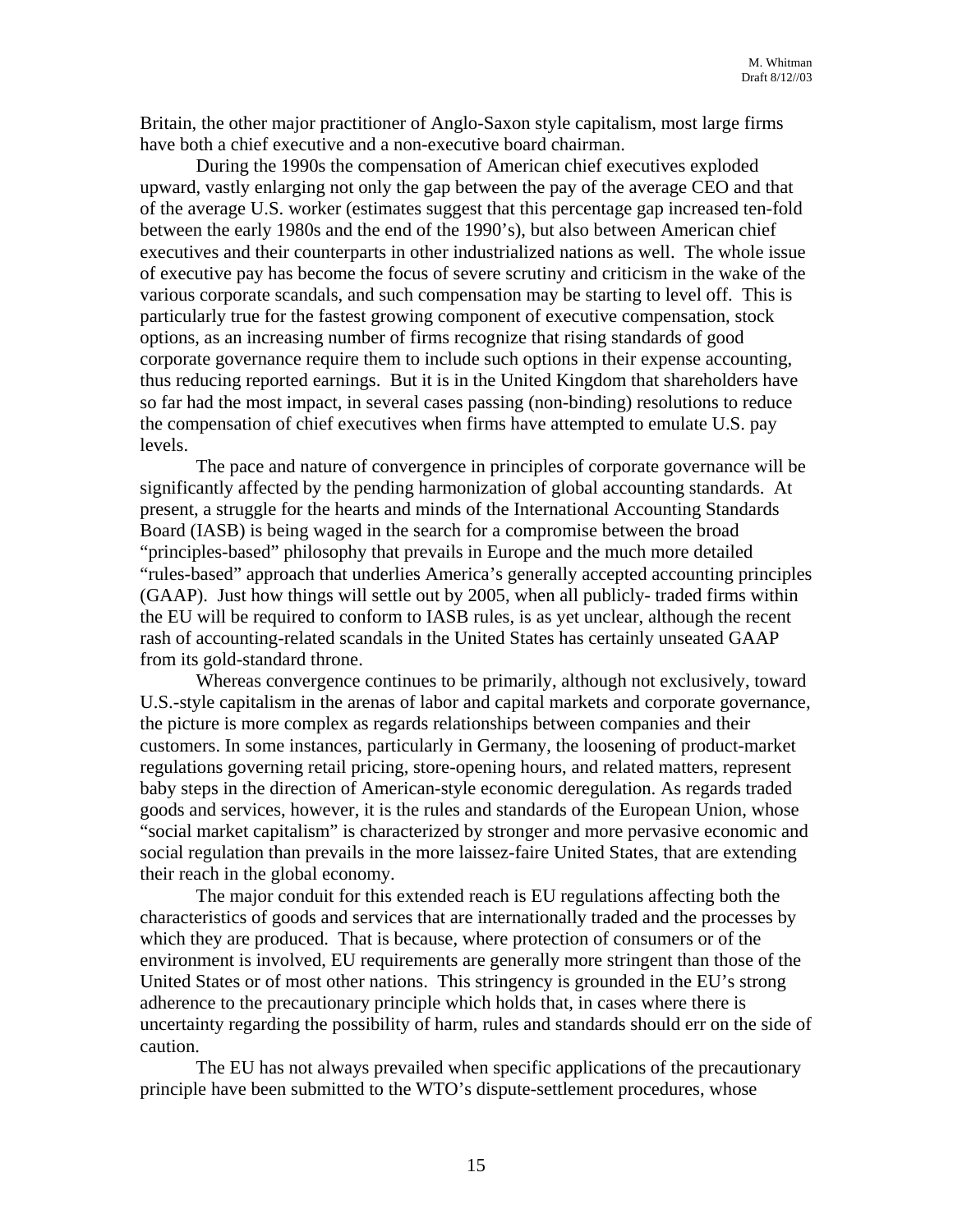sanction is necessary for a provision to be incorporated into the formal body of supranational law. But its record in creating de facto global law is more impressive. The EU's 15 nations together constitute the world's second-largest market—the United States remains the largest—and non-EU companies that compete in the global marketplace, or hope to do so, are increasingly designing and manufacturing all their products to conform to EU requirements. That is because customizing products to meet different rules and standards in different countries would vastly increase complexity and expense; uniformity requires that the most rigorous regulations and standards will prevail.

Thus it is that Fisher-Price toys, Carrier air conditioners, Toyota (as well as other makers') cars and SUVs, and Procter and Gamble's dishwasher detergents all have been, or soon will be, adapted to meet EU safety, environmental, and recycling rules. And, as regulatory harmonization across the EU proceeds, more and more products, wherever they are made and wherever they are sold, will, in practical terms, be subject to the EU's requirements. The same is true of the processes involved in international commerce. Over the past two years, for example, nearly 200 U.S. companies, producing a broad range of goods and services, have signed "voluntary" agreements to abide by EU privacy rules, which affect the transfer and use of online data about individuals and thus have an impact on virtually every firm that has workers, suppliers, or customers within its borders. Microsoft, which does not yield easily to regulatory intervention, has agreed to make "radical" changes in its online authentication system to satisfy these rules.

Perhaps the greatest impact of EU application of the precautionary principle is on farmers, primarily but not exclusively American, who make use of biotechnology in producing genetically modified crops. Because of stringent EU restrictions and labeling requirements on genetically altered foods or ingredients, multinational food processors are increasingly refusing to buy them on the grounds that they are likely to cause marketing problems in Europe.

In May of 2003, the U.S. initiated legal action in the WTO against the EU for its refusal to approve some genetically modified (GM) crops, despite the fact that they have been approved by EU scientists, allegedly because of political sensitivity to European consumers' concerns about their possible health and environmental risks (concerns that have led to such crops being labeled "frankenfoods" by those suspicious of their potential effects). This illegal ban, the U.S. argues, is costing it some \$300 billion a year in lost exports. The U.S. contends, furthermore, that the EU policy is undermining efforts to fight hunger in Africa, because African nations are avoiding growing food from betteryielding genetically modified seeds for fear that such crops would not be exportable to EU countries. In July 2003,, the EU was in the process of passing legislation imposing extremely strict and onerous labeling requirements on any food or animal feed product containing more than 0.9 percent GM components. This legislation will presumably end the moratorium but, in the view of producers of GM seeds and foods, is likely to leave the EU market still effectively closed to exports of such products.

#### Whither Convergence? Future Directions

Looking to the future, all three nations and the styles of capitalism they represent are searching for effective ways to combine the pressures for global convergence with national economic objectives appropriate to the social attitudes and institutions of their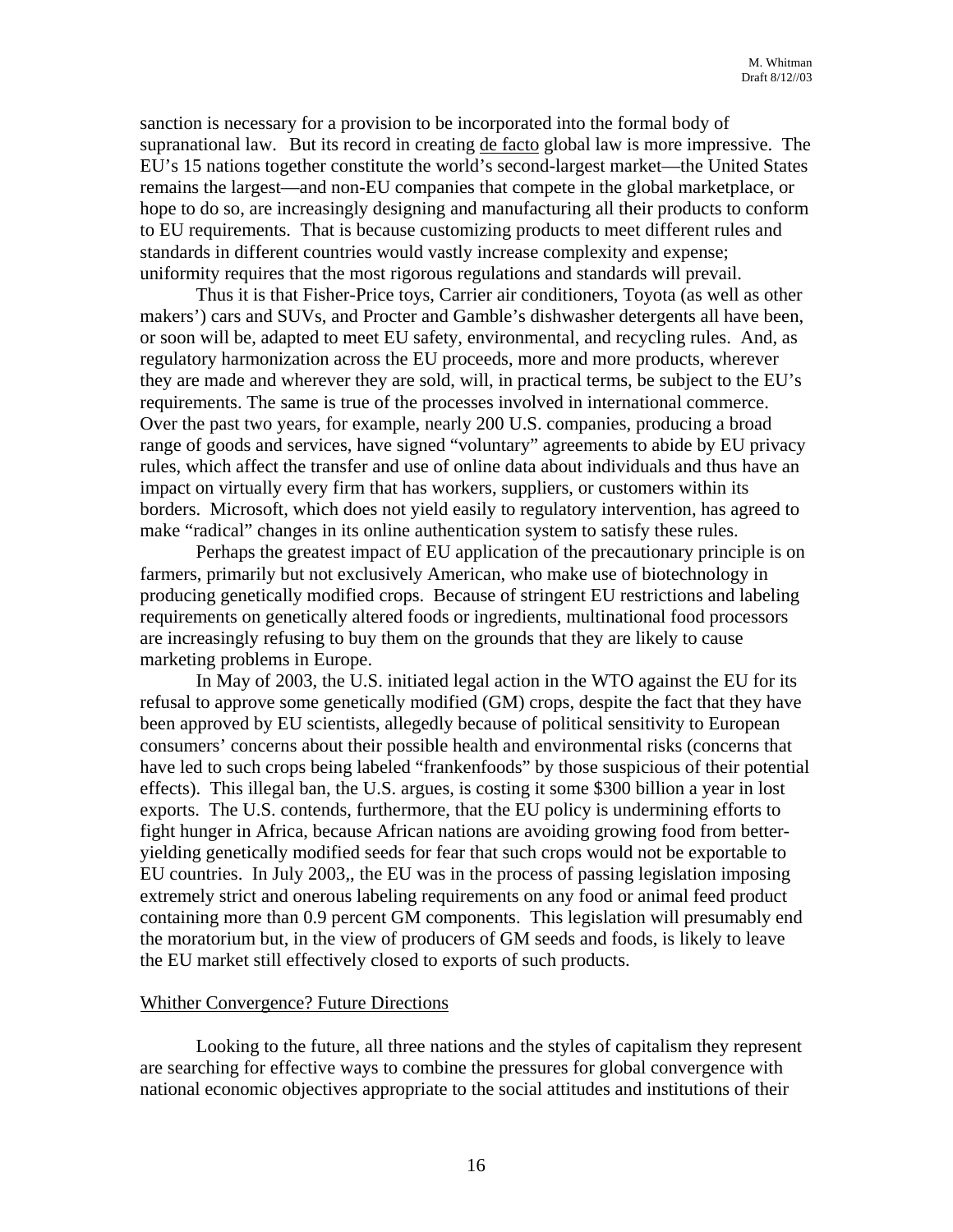citizenry. For the United States, whose form of capitalism appears to be most consonant with the pressures created by global integration of markets, three challenges are paramount. One is to restore public trust in the economic virtues for which it has traditionally been recognized: transparency of financial information and accountability to the interests of shareholders. This trust was severely shaken, both at home and abroad, by the corporate scandals of recent years, and its restoration is currently a work-inprogress just begun.

The second challenge is to continue integrating the focus of American shareholder or investor capitalism with attention to the demands of other stakeholders as well, including customers, workers, host communities both at home and abroad, and the environment. That American business has already moved ahead in recognizing the competitive advantage—and therefore the benefit to shareholders—of such attention is recognized rhetorically in successive statements by the Business Roundtable, a group composed of the CEOs of 200 of the nation's largest and most influential companies. These statements have moved over a period of 20 years from regarding obligations to shareholders and to other stakeholders as competitive to seeing them as complementary.

Suiting action to words, a growing number of American firms have added "corporate responsibility officer" to their roster of high-level executives, incorporated such considerations as a factor in decisions regarding executive compensation, and are working to integrate social-responsibility awareness into their products and processes and into their strategic and business planning to increase profitability. An increasing number of companies see certification that they are adhering to the guidelines for corporate environmental responsibility known as ISO 14000, issued in 1997 by the nongovernmental International Standards Organization, as a valued reputational symbol. And several voluntary codes of labor standards, generally promulgated on an industry-byindustry basis, are accumulating growing numbers of adherents and developing monitoring and certification processes. A prominent feature of these codes, developed under the pressure of public awareness create primarily by activist NGOs, is that they require signatory firms to take responsibility not only for their own labor practices but for those of their global suppliers as well.

Finally, although the tolerance for job insecurity and income inequality is likely to remain higher in the United States and other Anglo-Saxon countries than in other industrialized nations, the desire for some degree of personal and family security is universal. As expectations of long-term job security with a single firm have waned, the concept of employability security, in the form of measures that increase a person's probability of making a successful job transition, has gained prominence. But, because providing such security is by definition beyond the scope of an individual firm, its effective implementation is likely to require some form of partnership among firms, labor unions, and government at various levels. And this suggests that, although the corporatist "social partners" arrangements that characterize German capitalism would be totally unsuited to the United States, this country does need to continue and reinforce a number of pioneering efforts at cooperation among business, labor unions, and government to enhance workers' employability security even as the notion of lifetime employment with a single organization fades into obscurity.

For Germany and Japan, the overwhelming challenges are to reduce labor-market rigidity, make the availability of capital more dependent on market signals and less on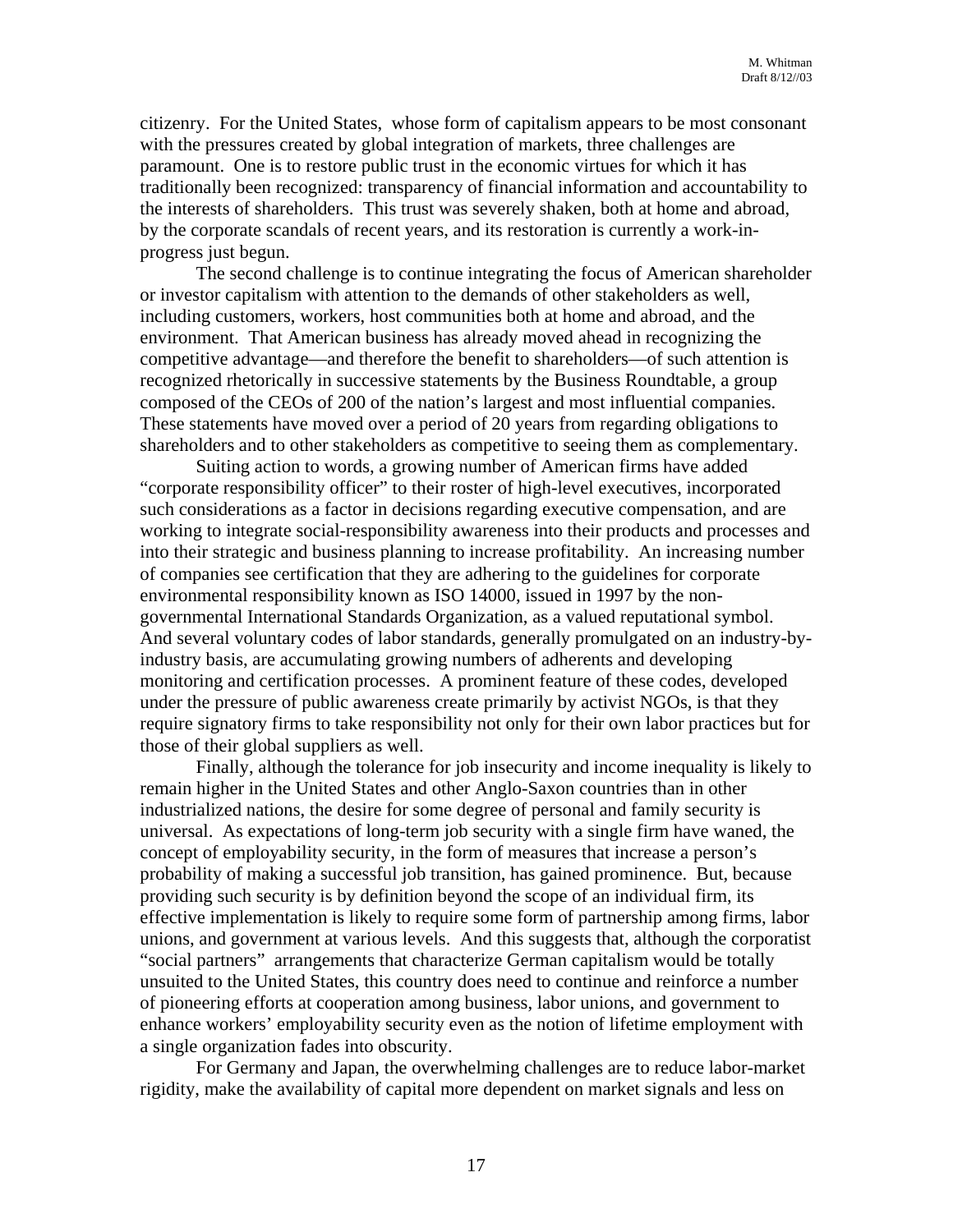traditional insider relationships, and to increase both the quantity and the quality of publicly available financial information. Both countries have started on a process of incremental adaptation, but both have a long way to go. As completion of the EU's single market increases competition in the markets for goods and services, and monetary union in the form of EMU accelerates the restructuring of financial markets, pressure on member-country firms both from below and from above to be more responsive to market signals are likely to increase. Japan's process of adaptation is slower and politically more difficult; to an outsider, it is difficult to tell whether the net result is two steps forward and one step backward or the reverse. And retrogression may become more pronounced when the prolonged recession finally ends.

For both these nations, and their respective forms of capitalism, the single greatest challenge will be to find measures of social protection that encourage rather than limit high levels of employment and labor-force participation and greater flexibility to adapt to changing market signals. Interestingly, one promising approach to such an integration of goals is currently being pioneered in the United States. As one of the political compromises required to pass the Trade Promotion Authority (TPA) legislation essential to the United States' effective participation in the current round of multilateral trade negotiations, the Bush Administration inserted a clause providing partial wage insurance for workers displaced by trade liberalization. This clause provides that, when a displaced worker (whose earnings lie below an upper limit) accepts a lower-paying job elsewhere, the government will replace a portion of his wage differential for a transitional period of several years.

The bottom line on global convergence after the bubble is that, despite the United States' fall from grace in a number of economic, social and political dimensions since the turn of the century, American or Anglo-Saxon investor capitalism continues to be the dominant model where capital markets and corporate governance are concerned. Various pressures continue to push the labor markets of industrial nations in that direction as well, although embedded social customs and institutions are likely to continue to play a more significant role in that arena.

Convergence pressures are operating in a different direction where firms' interactions with customers are concerned. Just as the "lean production" methods developed in the crucible of Japan's export-oriented capitalism became a global model for the factory floor in the 1980s and 90s, today it is the requirements imposed on products, services, and production processes by the stringent regulations of the EU's social-market capitalism that are increasingly dominating the global arena.

All three forms of capitalism are thus playing a role in global convergence, and all three are undergoing significant change in the process. In the case of both the German and the Japanese varieties, the movement, however hesitant and fraught with political and social pushback, is toward the greater transparency and adaptability of the American system. And American investor capitalism is itself evolving as its participants confront twin challenges: to restore the trust that has underlain its success and to integrate the adaptability and market-responsiveness of its rules and institutions with the broadened focus on corporate responsibility to multiple stakeholders that is increasingly perceived as a significant ingredient in global competitiveness and sustainable profitability.

 Marina v.N. Whitman University of Michigan